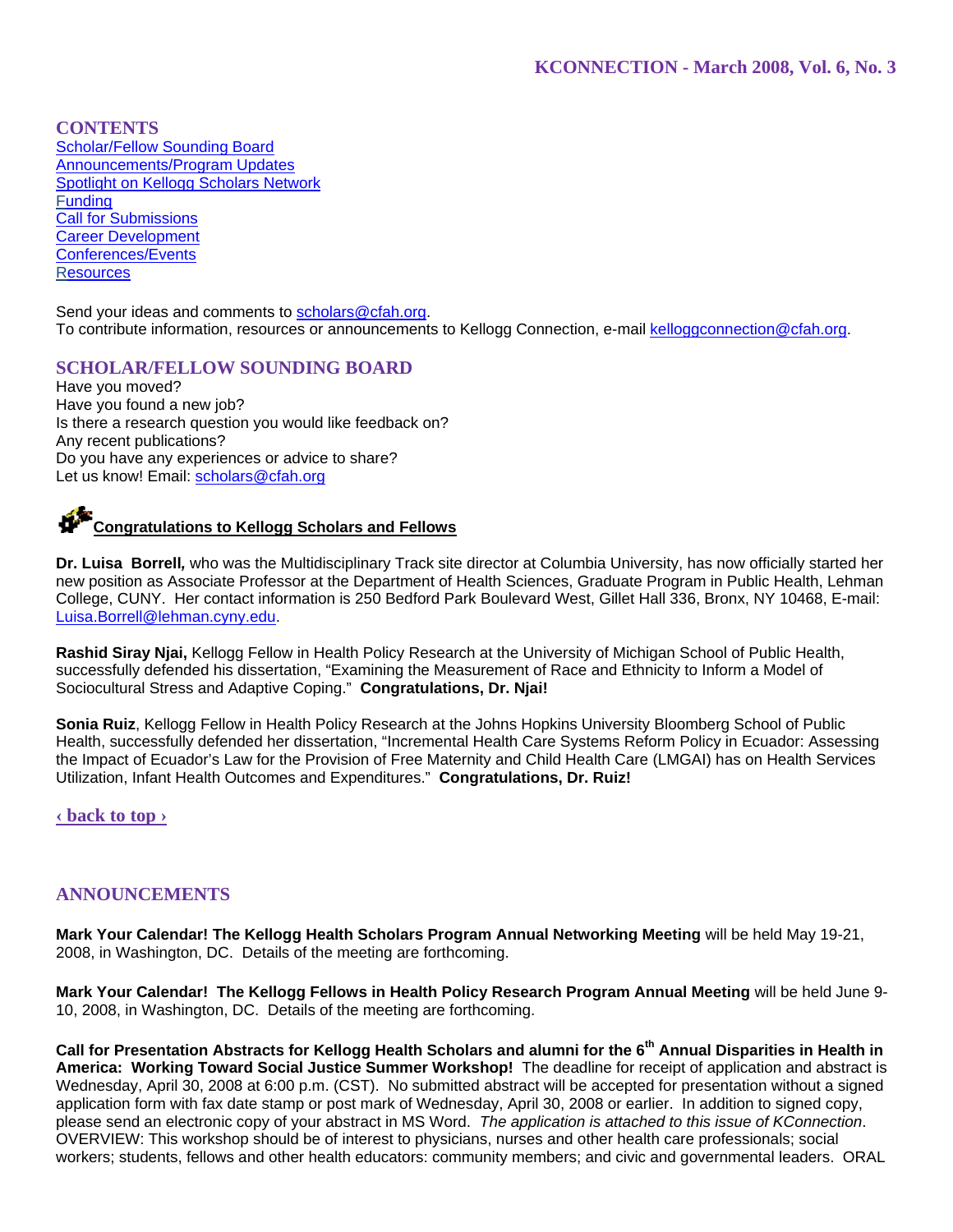AND POSTER PRESENTATIONS: Abstracts should address the special needs of racial and ethnic minorities and medically underserved populations and should reflect the results of scientific inquiry. **Focus:** 1) Basic, clinical, and behavioral research; 2) Community-based program research and evaluation; 3) Health services research; and 4) Health policy research. For more information regarding the summer workshop, please visit

http://www.mdanderson.org/departments/crmh/display.cfm?id=4241ba16‐e078‐480b‐ b8409de35b9ef532&method=displayfull&pn=fe9b4275‐3144‐42a6‐ac8fefe85921d2d5.

### *Do We Have Your Most Updated Contact Information?*

*Please update our files if your email or mailing address has changed or will change. We want to keep our Scholars network as up-to-date and well-connected as possible! Please send any changes to dtorresen@cfah.org or mbjones@cfah.org.* 

**‹ back to top ›**

# **SPOTLIGHT ON KELLOGG SCHOLARS NETWORK**

Meet Scholars in Health Disparities Program alumna, **Edna Viruell-Fuentes, PhD, MPH…**

Dr. Edna Amparo Viruell-Fuentes is an Assistant Professor in Latina and Latino Studies at the University of Illinois at Urbana-Champaign (UIUC). At UIUC she teaches courses on Latin American and Latino migrations, and on immigration and health. She is also developing a course on gender and migration and another one on society and health. Prior to her current position, she was a joint Yerby and Kellogg Scholar in Health Disparities at the Harvard School of Public Health. Dr. Viruell-Fuentes received her doctorate from the University of Michigan, her M.P.H. from the University of North Carolina at Chapel Hill, and her bachelor's in mathematics and psychology from Berea College in Kentucky.

Dr. Viruell-Fuentes' research seeks to unravel the complex relationships between immigration and health. Her work builds on the premise that studying immigrant health offers insights into the impact of social contexts on health status, which in turn can contribute to the elimination of health disparities. Based on her field research in immigrant communities, she has proposed several conceptual re-directions to immigrant health research. For instance, in an article recently published in 2007 in Social Science and Medicine (Vol. 65, pp. 1524-1535), she offered a conceptual revision to acculturation models by drawing attention to the racialization processes that first- and second-generation Mexican immigrants contend with as they integrate into the U.S. In another manuscript co-authored with Dr. Amy Schulz at the University of Michigan, she examines the interplay of social context in shaping immigrant social networks. This work seeks to expand our understanding of Mexican immigrants' social embeddedness by integrating an analysis of their social ties to their communities of origin. This qualitative work illustrates, for example, how the cultural resources Mexican immigrants and later generations draw from their transnational networks enable them to construct an alternative identity to their racialized status in the U.S., and how all of this might translate into health and wellbeing. She is currently testing these and other ideas in her quantitative work and conducting a project to examine the (health) impacts of migration in immigrant-sending communities.

Commenting on her experience as a Kellogg Scholar in Health Disparities, Dr. Viruell-Fuentes says: "The Fellowship has been critical in providing me with unparalleled opportunities to engage in dialogue with, receive feedback from, and develop partnerships with a cadre of generous mentors and colleagues. I am honored to be part of the Kellogg family that supported me through crucial periods in my career, and from which I have continued to benefit."

**‹ back to top ›**

## **FUNDING**

**National Institutes of Health Clinical and Translational Science Award Pre-Submission Meeting Friday, March 7, 2008, 2-4 p.m. Eastern**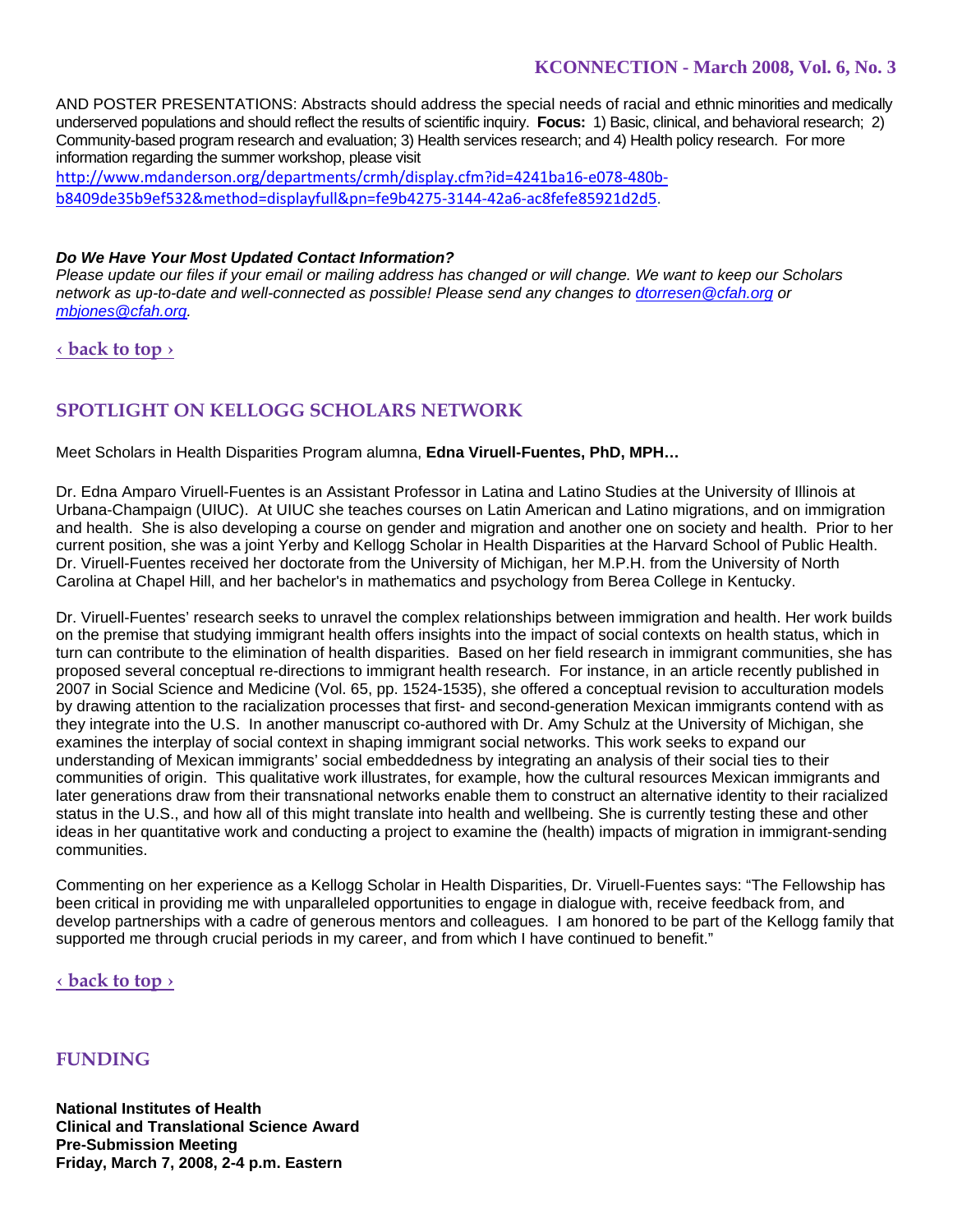## Details at http://videocast.nih.gov/summary.asp?live=6414

National Center for Research Resources and other NIH staff will explain the goals and objectives of the CTSA program. The current CTSA RFA (RM-08-002) has several changes compared with the previous RFA, RFA-RM-07-007, which was released March 22, 2007. All prospective applicants are invited to submit questions in advance to hecklerj@mail.nih.gov, and to view the meeting through VideoCast. Questions may be submitted during the videocast by using the live event feedback form. Please refer to the February issue of KConnection for this award's RFA.

#### **Centers for Disease Control and Prevention**

Elimination of Health Disparities through Translation Research (R18) **RFA-CD-08-001 Letter of Intent Deadline: April 2, 2008 Applications Deadline: May 2, 2008** 

Purpose. This funding opportunity announcement (FOA) encourages applicants to submit research grant applications that accelerate the translation of research findings into public health practice through implementation, dissemination, and diffusion research within health disparity populations. Announcement details at CDC Grants Funding Opportunity Announcements or http://www.cdc.gov/od/pgo/funding/FOAs.htm.

‹ back to top ›

# **CALL FOR SUBMISSIONS**

## **Call for Nominations for Working Group: Centers for Disease Control and Prevention's National Office of Public Health Genomics**

#### **The Evaluation Genomic Applications in Practice and Prevention (EGAPP) Initiative Deadline: March 14, 2008**

The Evaluation of Genomic Applications in Practice and Prevention (EGAPP) initiative is seeking nominations for qualified and diverse individuals to serve on the EGAPP Working Group (EWG), in order to increase the size of the panel to 16 members and to prepare to replace outgoing members in the future. At least three new members will begin their tenure in May, 2008. The EGAPP initiative was established in late 2004 by the National Office of Public Health Genomics (NOPHG) at the Centers for Disease Control and Prevention to develop and test a systematic, evidence-based process for evaluating genetic tests and other applications of genomic technology in transition from research to practice. The independent, multidisciplinary EWG was established in April, 2005. The 13 original members represent broad expertise that includes clinical practice, evidence-based medicine/health technology assessment, genomics, public health, epidemiology, economics, ethics, and laboratory practice. THE NOMINATION AND SELECTION PROCESS: It is important that the EWG reflect diverse expertise and experience. EGAPP is seeking professionals from varied backgrounds and work settings, and with expertise in one or more disciplines that include clinical and laboratory practice, economics/decision analysis, healthcare research, evidence-based medicine/health technology assessment, genomics, epidemiology, ethics, education, healthcare policy, and public health. Federal employees and those with clear financial or professional conflicts of interest are not eligible for consideration. To submit a nomination, please provide a cover letter (may be from an organization, individual nominator, or a self-nominee) that briefly describes why the individual is interested in, and would be a good fit for, the EWG. Please include all relevant experience, with particular emphasis on service on other committees, working groups, or panels. The cover letter should be accompanied by a current curriculum vita. The nominations will initially be reviewed by a designated Subcommittee of the federal EGAPP Steering Committee. A subset of nominees will be contacted for a telephone interview that will elicit more information on experience and interest. They will also be asked to provide information on financial holdings, consultancies, corporate affiliations, and research grants/contracts, in order to permit assessment of real or perceived conflicts of interest. After this in depth review, new EWG members will be selected from nominees by the full EGAPP Steering Committee. Please submit your nomination to Dave Dotson at WDotson@cdc.gov or fax to 770-488-8355. EWG members must be able to attend three one and one-half day meetings per year (usually in Atlanta, GA) to review subcommittee work, deliberate on evidence reports, develop recommendations, and conduct votes. They also participate in activities between meetings by teleconference and e-mail. Members are reimbursed for travel expenses and receive a \$150 honorarium for each inperson meeting day. Membership terms are still under consideration. SPECIFIC ROLES OF THE EWG INCLUDE: \*establishing and testing processes and methods for evidence review and recommendation development that are optimized for genetic tests and other genomic applications; \*identifying, prioritizing, and selecting topics for review; \*framing the scope of selected topics (*e.g.*, analytic frameworks, key questions); \*serving on one of three current Subcommittees (Topics, Methods, Products) that meet monthly by teleconference; \*serving on Technical Expert Panels (TEPs) that provide technical guidance for specific evidence reviews; \*developing conclusions or recommendations based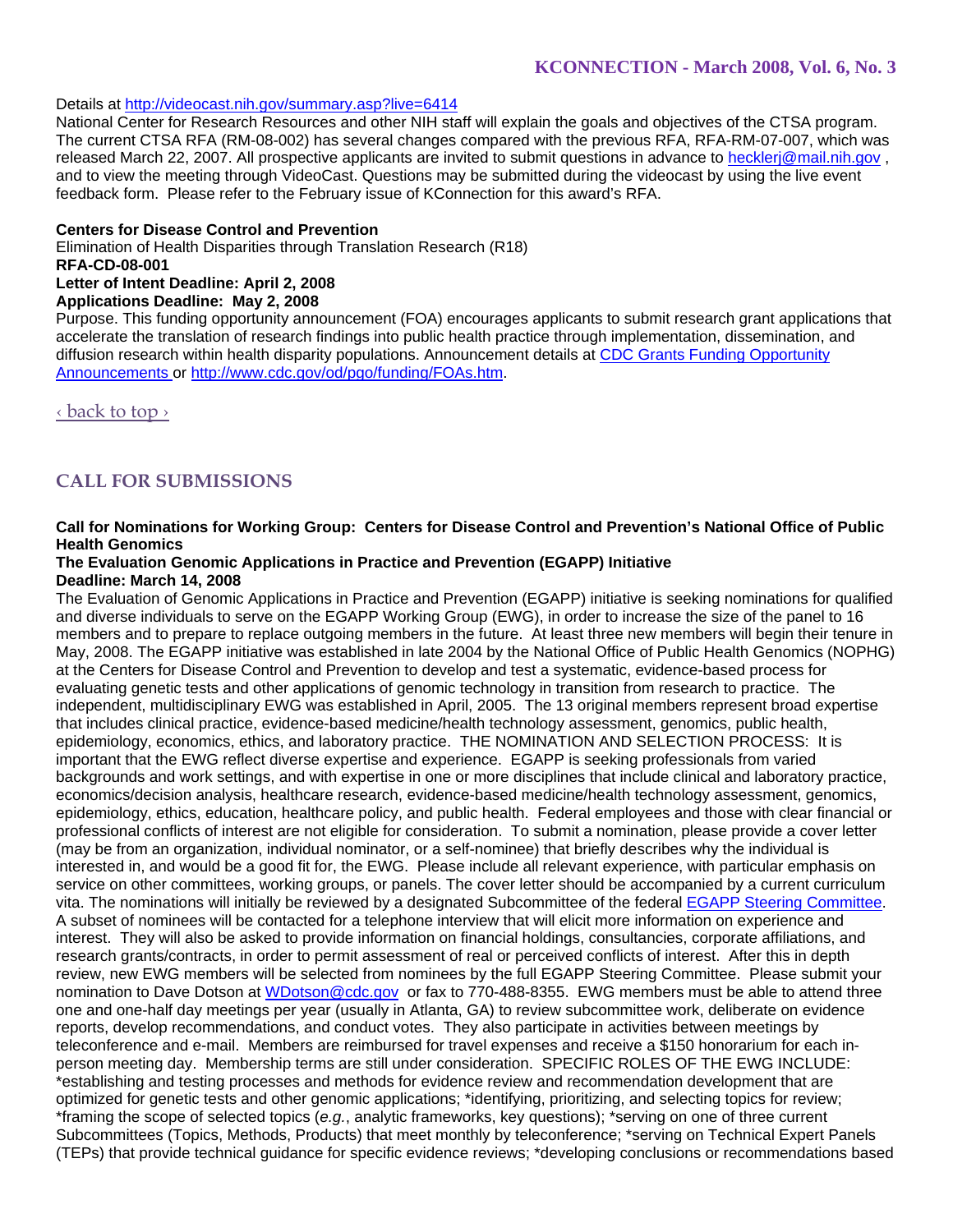on the evidence and subsequent deliberations on clinical and social issues; and \*considering comments of expert and peer reviewers before finalizing and submitting recommendation statements for publication. The EWG develops recommendation statements based on rigorous scientific evaluations conducted by Agency for Healthcare Research and Quality Evidence-based Practice Centers or by EGAPP staff and consultants, according to established standards. Recommendations are communicated to health care practitioners and payers, policymakers, consumers, and a wide range of other stakeholders through journal publication, the www.EGAPPreviews.org website and other web postings, email notification, the EGAPP Stakeholders Group, and other partners and collaborators*.* The activities of the independent EWG are supported by NOPHG-based EGAPP staff and core contracted consultants. To date, four EGAPPcommissioned evidence reports have been released, and one recommendation statement has been published. Two evidence reports are pending release, three draft recommendation statements are in review, and two new evidence reports are in progress. New EWG members will be involved in setting priorities for selection of future topics. It is important to note that the EWG is an independent, multidisciplinary panel. Opinions and recommendations of the EWG, and EWG-developed materials posted on the www.EGAPPreviews.org website, are not designed to be advice to the Federal government and should not be construed as official positions of the CDC or the U.S. Department of Health and Human Services. FORM MORE INFORMATION: See websites below or contact egappinfo@egappreviews.org, EGAPP Working Group EGAPP Initiative

#### **Call for Public Input: Healthy People 2020**

### **First Regional Meeting: March 17, 2008, at the Centers for Disease Control and Prevention, Atlanta, Georgia Free registration. Seating is limited.**

Input is needed from communities and stakeholders to develop Healthy People 2020.

Colleagues: Every 10 years, the U.S. Department of Health and Human Services (HHS) develops science-based, 10 year national objectives for promoting health and preventing disease. Since 1979, Healthy People has set and monitored national health objectives, encouraged collaborations across sectors, guided individuals toward making informed health decisions, and measured impact. Currently, Healthy People 2010 is leading the way to achieve increased quality and years of healthy life and the elimination of health disparities. Every 10 years, HHS takes lessons learned from the past decade, along with new knowledge of current data, trends, and innovations, to develop the plan for the next 10 years. HHS is beginning the process to develop Healthy People 2020 and public input is needed. Public participation will help shape Healthy People 2020: its purpose, goals, organization, and action plans. HHS is seeking input from communities and stakeholders through public regional meetings across the country and public comment periods. As a national initiative, Healthy People's success depends on a coordinated commitment to improve the health of the nation. The first regional meeting will be held March 17, 2008, in Atlanta, Georgia , at the Centers for Disease Control and Prevention. The intended audiences for these meetings include: § State and Local Health Departments; § Academic Institutions; § Professional Associations; § Public and Private Health Organizations; § Public Sectors: Business, Faith, Non-Profits; § General Public. We invite you to attend this first regional meeting. Register today. There is no registration fee. Seating is limited. Pre-registration for March 17 includes: § Online Pre-Registration to facilitate security access and lunch; § Online form to submit questions for proposed panel session; § Online signup for public comment period; § Online Pre- and postevent comment form; Visit http://www.healthypeople.gov/hp2020/default.asp to register online, review the March 17 agenda, and get more information. For additional information pertaining to the March 17 Atlanta meeting, contact healthypeople@cdc.gov. Be a part of Healthy People 2020!! Upcoming public meetings will also be held in the following cities: - San Francisco , CA , April 1 - HHS Regions IX and X (San Francisco Federal Building ); - Fort Worth, TX, April 14 - HHS Regions VI and VII (Renaissance Worthington Hotel); - Chicago , IL , April 30 - HHS Regions V and VIII (Northwestern University , Prentice Women's Hospital Conference Center); - New York , NY , HHS Regions I and II (TBD); - Bethesda , MD , May 28 - DC Area Healthy People Stakeholders Meeting (NIH Natcher Conference Center). KEY DATES, 2008 Meetings of Secretary's Advisory Committee on National Health Promotion and Disease Prevention Objectives for 2020: Spring 2008, Six regional meetings across the nation; 2008 to 2009, Public input and comment; Late 2008/Early 2009, Release of Healthy People 2020 framework; January 2010, Launch of Healthy People 2020 (goals, objectives, & action plans). For more information about the current Healthy People 2010, visit http://www.healthypeople.gov/Default.htm..

# **Call for Comments; NIH Draft Report on Enhancing Peer Review**

## **Deadline: March 17, 2008**

Earlier an NIH request for public comment on its peer review process was circulated (see: http://mailman1.u.washington.edu/pipermail/cbpr/2007-July/001803.html). The Final Draft Report on Enhancing Peer Review has been delivered to the NIH Director and is posted on the Peer Review Website at http://enhancing-peerreview.nih.gov/. Among the recommendations in the draft is "to pilot the wider use of patients and/or their advocates on reviews of clinical research." Comments on the draft are due March 17 - see below for details. To view comments submitted in September 2007 by CCPH and community partners involved in the Community Partner Summit Policy Workgroup, go to: http://depts.washington.edu/ccph/pdf\_files/NOD-07-

074%20Response%20NIH\_Peer\_Review\_Process\_Sept\_7.pdf. To learn more about the Workgroup, visit the Community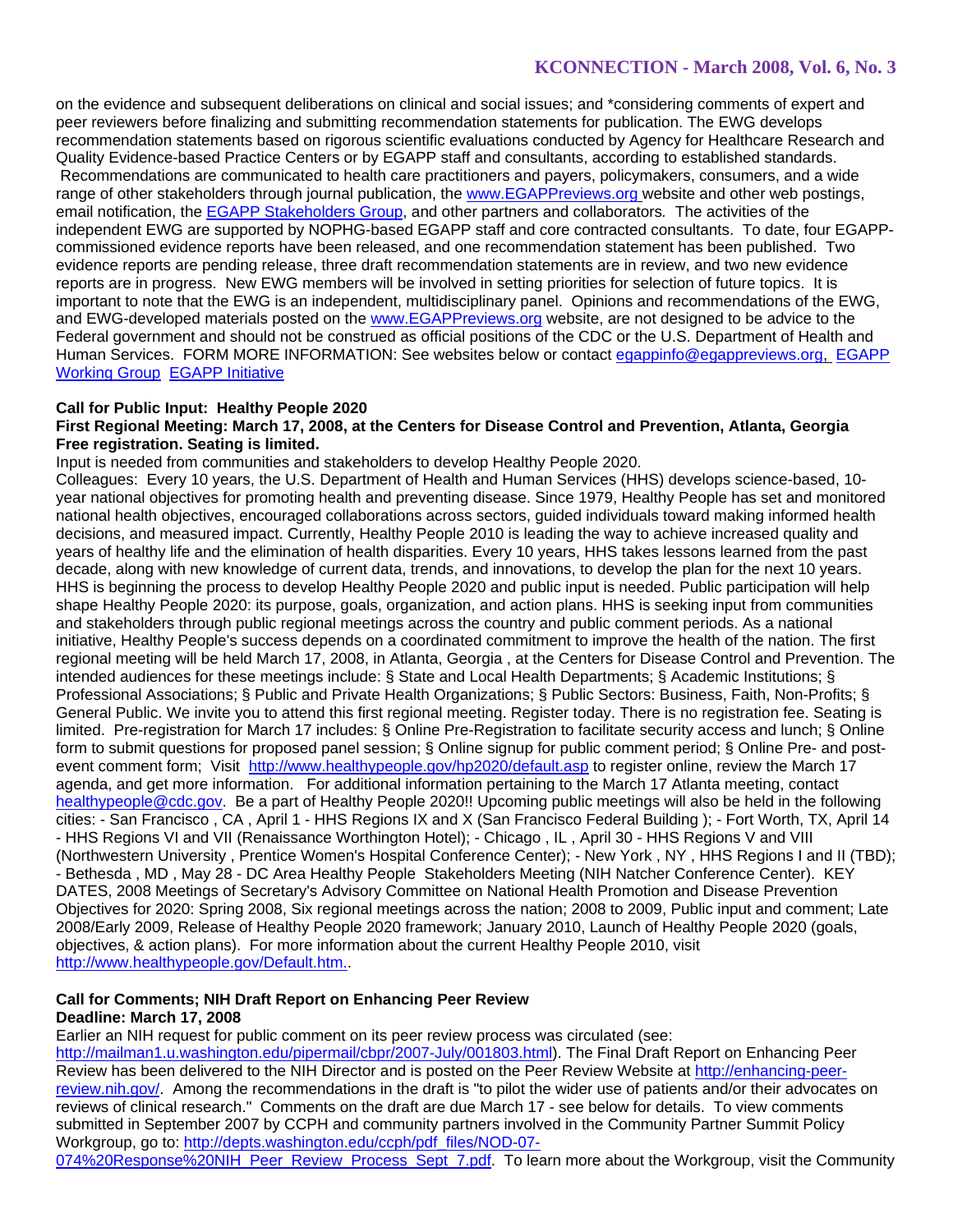Partner Peer Mentoring & Advocacy Webpage at http://depts.washington.edu/ccph/cps.html. OVERVIEW: On February 28, 2008, the Final Draft of the NIH 2007-2008 Peer Review Self-Study was submitted to Dr. Elias Zerhouni, Director of NIH, marking the end of the diagnostic phase of the peer review enhancement effort. Please click the following link for the PDF file of Final Draft Report: Final Draft Report http://enhancing-peer-

review.nih.gov/meetings/NIHPeerReviewReportFINALDRAFT.pdf (Persons with disabilities experiencing problems accessing portions of the above PDF file should contact Kerry Brink (301) 435-2641). This Final Draft Report identifies the most significant challenges facing the NIH peer review system and proposes recommended actions. If you wish to comment on the Final Draft, please send your comments no later than Monday, March 17, 2008 by email to PeerReviewRFI@mail.nih.gov or by regular mail to: Penny Wung Burgoon, Ph.D., Senior Assistant to the Deputy Director, Office of the Director, NIH, One Center Drive, Building 1, Room 114, Bethesda, MD, 20892-0183.

### **Call for Papers: Bioethics**

#### **Special Issue on Ethical Implications of Social Determinants of Health (Issue to be published in February 2009) Guest Editors: Patricia Illingworth and Wendy E. Parmet Deadline: May 1, 2008**

We invite submissions on all aspects of this general topic. Issues of particular interest include, but are not limited to:  $\Delta$ The ethics of redistribution of wealth; \*The effect of racial and ethnic disparities on health as an ethical issue; \* The ethics of identifying relevant populations. \*The moral obligations of governments to establish policies that reduce adverse social determinants of health? \*The role of legal rights (domestic and/or international) as social determinants of health. \*The applicability of informed consent to community-based interventions, and possible ethical alternatives to it. \*The role of property rights in creating and redressing social determinants of health. \*Analysis of how the recognition of social determinants change conceptions of causation and the role of individual agency in health and community welfare. \*How does the recognition of social determinants change the duties and obligations of health care providers? Do physicians and other providers have a duty to address social determinants? \*What ethical principles and limits should inform public policy research and experiments designed to address social determinants of health. The editors welcome early discussion of brief proposals and/or abstracts by email to both: p.illingworth@neu.edu and w.parmet@neu.edu**.** For further submission requirements, including format and referencing style, please refer to the Author Guidelines at www.blackwellpublishing.com/submit.asp?ref=0269-9702&site=1**.** You can now submit your manuscripts to *Bioethics* online at http://mc.manuscriptcentral.com/biot. Please ensure that you select manuscript type 'Special Issue' and state that it is for the "Ethical Implications of Social Determinants of Health", Special Issue when prompted. Upon submission authors should include full contact details (especially e-mail address) a brief abstract (250 words), and a few lines of

biographical information, all in a single electronic file. We discourage papers of more than 5000 words.

# **Call for Posters: National Association of Community Health Centers (NACHC)**

## **08 Community Health Institute – September 12-16, 2008**

# **09 Community Health Institute – August 21-25, 2008**

# **Deadline: May 26, 2008, 11:59 p.m. (Eastern)**

Present your research and best practices as a poster!

*Are you conducting research in, on, or with health centers? Do you have an exceptional program that has improved care or reduced costs and can be replicated by other health centers?* NACHC invites all health centers, PCAs, and others to showcase their best practices and research during the 2008 Community Health Institute. *Posters effectively display and disseminate results, and provide opportunities for networking and receiving feedback.* Links to poster guidelines and poster tips: Poster Guidelines, Poster Tips.For more information, visit www.nachc-chi.com or send questions to Michelle Prosser at mproser@nachc.com.

#### **Call for Papers: American Journal of Industrial Medicine (AJIM) Special Issue on Occupational Health Disparities Deadline: August 1, 2008**

The American Journal of Industrial Medicine (AJIM) is inviting papers for a Special Issue on Occupational Health Disparities that advance the scientific knowledge on the topic. Jim Cone of the New York City Department of Health and Mental Hygiene, Kerry Souza of the Harvard School of Public Health, and Sherry Baron of the National Institute for Occupational Safety and Health will serve as Guest Editors of this special issue. Manuscripts may be analytic or descriptive in content and will present current evidence on the nature and extent of disparities in occupational health associated with belonging to socially disadvantaged groups, discuss methods whereby these disparities may be studied, and propose theory for the for the role of social factors in the etiology of poor occupational health outcomes (or alternatively, disproportionately high occupational exposures). AJIM is especially interested in papers for this special issue in the following areas: ♣ Descriptive studies that report on occupational health outcomes in understudied groups of disadvantaged workers; ♣ Analytic studies of the predictors of occupational health outcomes among disadvantaged worker groups ; ♣ Reports on novel or infrequently applied methods of occupational disease, injury, and hazard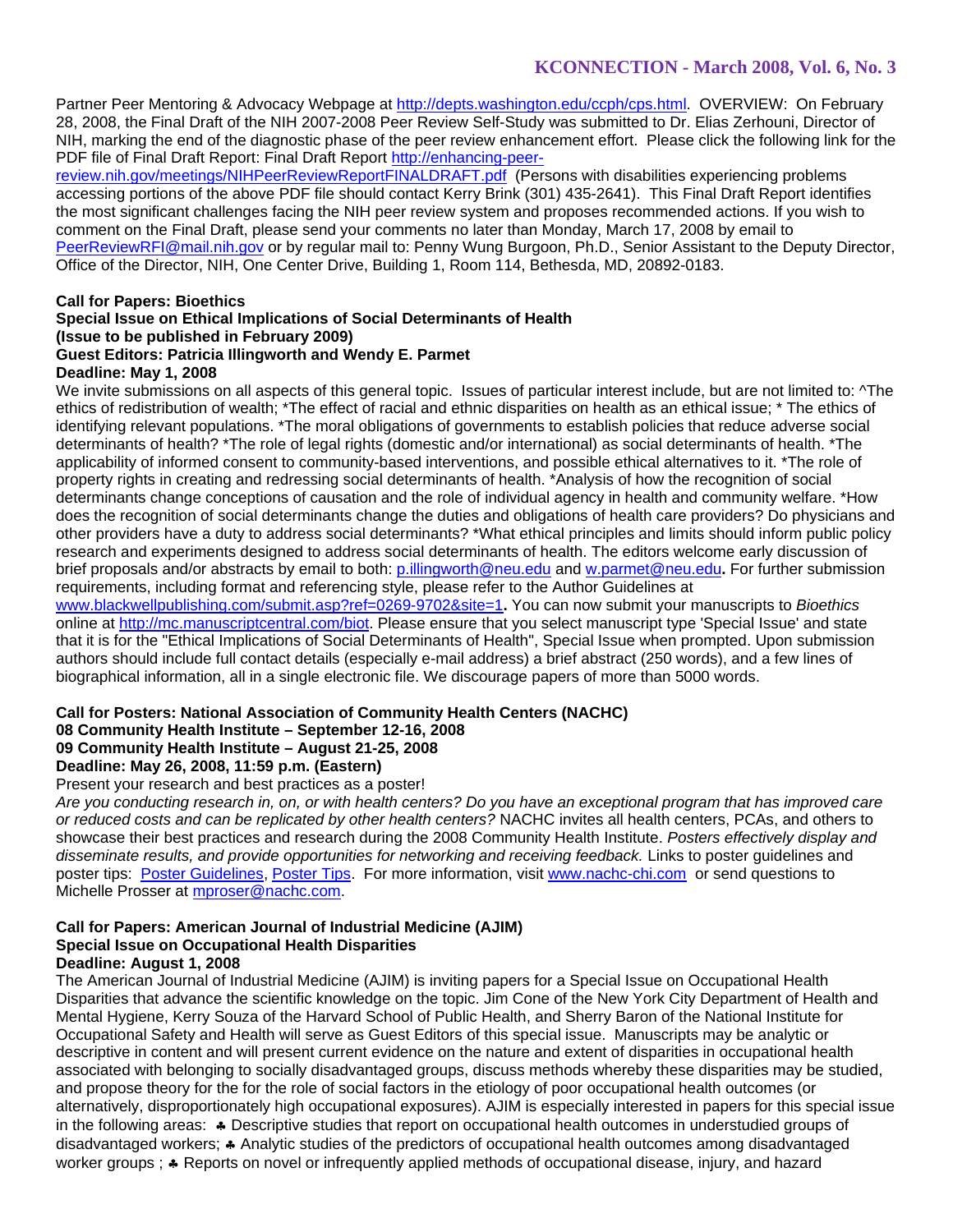surveillance that specifically seek to capture the occupational health experience of minority, immigrant, and low wage etc. workers. This would include approaches for collecting data among hard-to-reach populations and those populations that are typically undercounted by traditional occupational health surveillance systems and underrepresented in administrative data used for OSH surveillance purposes; ♣ Articles that advance the theory of causation of disparities in occupational health, including the use of data to test hypotheses regarding the role of race, ethnicity, gender, social status, socioeconomic position etc. in the etiology of occupational health outcomes; ♣ Methodological approaches to the analytic study of occupational health disparities, such as approaches to the understanding of confounding and interaction in occupational health studies; ♣ Data analysis arising from modifications to health surveillance systems that employ data linkage or other means to include or access information demographic and socioeconomic indicators, focusing on improved capture of health outcome by occupation; ♣ Studies focusing on surveillance, analysis etc. of disparate exposures are also invited; ♣ Other scientific papers that address the objectives (described above) of this issue. Articles are typically 2,500-3,000 words in length. Longer manuscripts, when appropriate, will be considered. All manuscripts reviewed and approved by the Guest Editors and the AJIM Editorial Board will be sent for external peer review. When submitting a research article, please note that AJIM seeks to publish research that is fully developed and original. AJIM does not accept preliminary reports or reports of studies that are only incrementally different from previously published research. Include a structured abstract (Objectives, Methods, Results and Conclusions) of up to 250 words. AJIM also publishes practice articles describing innovative public health programs and initiatives, their current status and documented outcomes. The deadline to submit a manuscript for this Special Issue is August1, 2008. Please submit all articles electronically in Microsoft Word. Online submission is required at http://mc.manuscriptcentral.com/ajim .Please note: This journal does not accept Microsoft WORD 2007 documents at this time. Please use WORD's "Save As" option to save your document as an older (.doc) file type. Further author instructions may be found below and also at Wiley's Journal Styles and EndNote. Questions about specific topics may be directed to the Guest Editors; Dr. James Cone at jcone@health.nyc.gov, Kerry Souza at ksouza@hsph.harvard.edu or Sherry Baron at slb8@cdc.gov. AJIM Instructions for Authors: All manuscripts submitted to American Journal of Industrial Medicine must be submitted solely to this journal, may not have been published in any part or form in another publication of any type, professional or lay, and become the property of the publisher. Upon acceptance of a manuscript for publication, the author will be requested to sign an agreement transferring copyright to the publisher, who reserves copyright. No published material may be reproduced or published elsewhere without the written permission of the publisher and the author. The journal will not be responsible for the loss of manuscript at any time. All statements in, or omissions from, published manuscripts are the responsibility of the authors, who will assist the editors by reviewing proofs before publication. Reprint order forms will be sent with the proofs. Except for color charges noted below, no page charges will be levied against an author or institution for the publication in the journal. All manuscripts must be written in English. Submit the original and two copies (including tables and illustrations) typed on one side of good quality 8 x 11 inch paper with at least one-inch margins. Double space everything. Start a new page for each major division of the manuscript. Number all pages in sequence, beginning with the title page. Arrange the copy in the following order: Title Page. This should contain the complete title of the manuscript; names; academic degrees; and affiliations (to the department level) of all authors; institution at which the work was performed; name, address, telephone and telefax numbers, and address for correspondence; and a short title (running head) of not more than 45 characters; all grant information in the following format: Grant sponsor: <br>Grant number: Abstract. This should consist of 100-150 words. The abstract should be composed of four paragraphs, labeled Background, Methods, Results, and Conclusions. Key Words. Five to ten key words that will adequately index the subject matter should follow the abstract. Text. The text should generally use the following format: Introduction, Materials and Methods, Results, and Discussion. Use subheadings and paragraph titles whenever possible. For abbreviations, follow the guide-lines in CBE Style Manual, 4th Edition (available from the Council of Biology Editors, Inc., 11 South LaSalle St., Chicago, IL 60603-1210). Use generic names for all drugs and pharmaceutical preparations. Trade names may be mentioned in the Methods section. Place acknowledgments as the last element of the text, before references. The text of letters to the editor cannot exceed two double-spaced typewritten pages. References. Wiley's Journal Styles Are Now in EndNote. EndNote is a software product that we recommend to our journal authors to help simplify and streamline the research process. Using EndNote's bibliographic management tools, you can search bibliographic databases, build and organize your reference collection, and then instantly output your bibliography in any Wiley journal style. Download Reference Style for this Journal: If you already use EndNote, you can download the reference style for this journal. How to Order: To learn more about EndNote, or to purchase your own copy, click here .Technical Support: If you need assistance using EndNote, contact endnote@isiresearchsoft.com , or visit www.endnote.com/support. In the text, cite references by name and date. For more than two authors, use the first surname and et al. In the final list, they should be in alphabetical order, including the complete title of the article cited, and names of all authors cited. Journal abbreviations should follow CBE style. In the following examples notice the punctuation, do not use all capitals, do not underline. Journal Articles: King VM, Armstrong DM, Apps R, Trott JR. 1998. Numerical aspects of pontine, lateral reticular, and inferior olivary projections to two paravermal cortical zones of the cat cerebellum. J Comp Neurol 390:537–551. Books: Voet D, Voet JG. 1990. Biochemistry. New York: John Wiley & Sons. 1223 p. Book chapter: Gilmor ML, Rouse ST, Heilman CJ, Nash NR, Levey AI. 1998. Receptor fusion proteins and analysis. In: Ariano MA, editor. Receptor localization. New York: Wiley-Liss. p 75–90. Tables. Tables must be numbered in order of appearance with Roman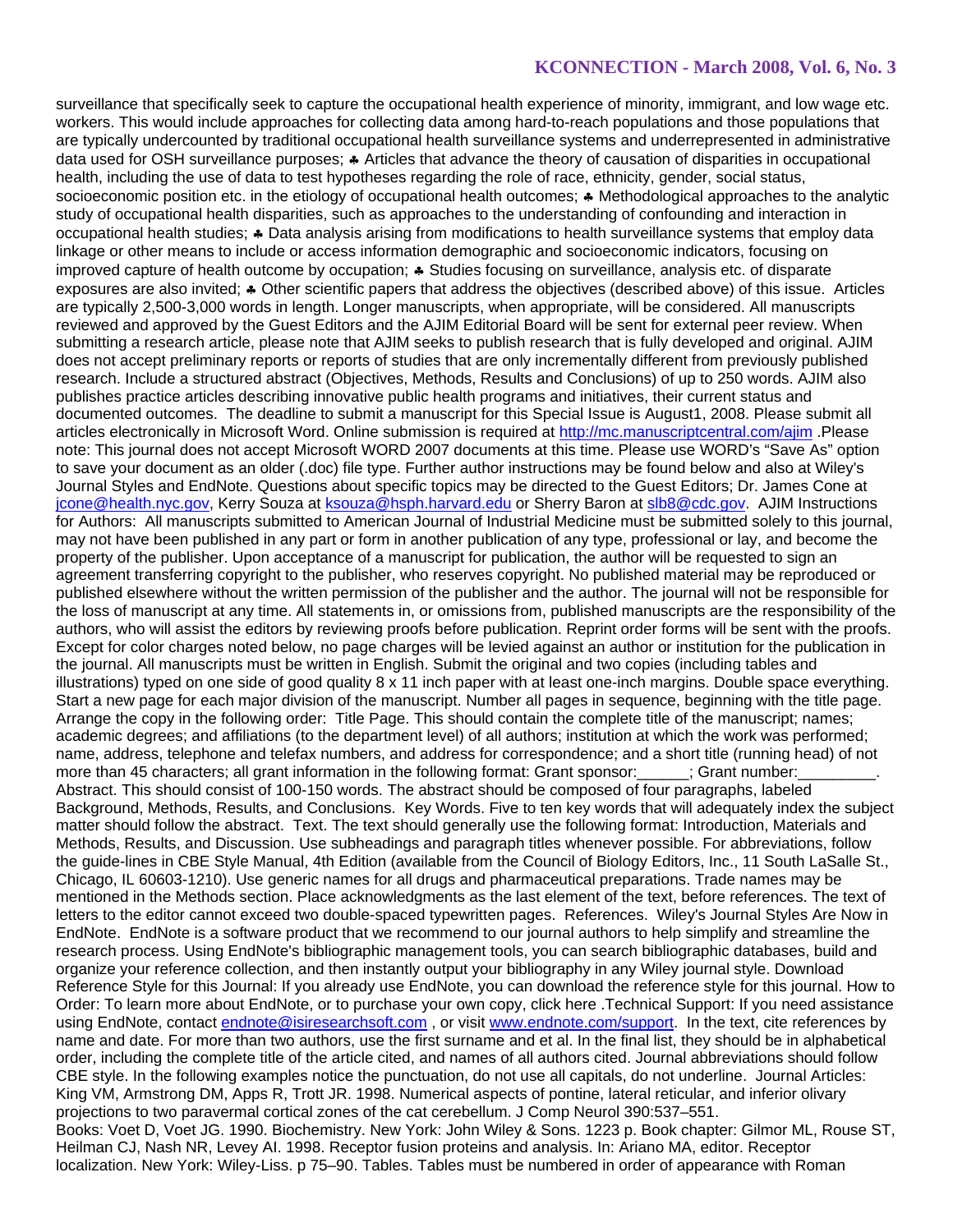numerals. Each must have a title and be keyed into the text. They should supplement the text, not duplicate it. Legends. A legend must accompany each illustration and must define all abbreviations. Illustrations. Glossy black- and whitephotographs are desired. Color in the printed edition will be considered only in unusual circumstances, and the cost for printing in color will be borne by the author. All color figures will be reproduced in full color in the online edition of the journal at no cost to authors. Authors are requested to pay the cost of reproducing color figures in print. Authors are encouraged to submit color illustrations that highlight the text and convey essential scientific information. For best reproduction, bright, clear colors should be used. Dark colors against a dark background do not reproduce well; please place your color images against a white background wherever possible. Please contact Karen Accavallo at kaccaval@wiley.com for further information. Conflict of Interest. At the time of submission of a manuscript, the Journal requires that all authors must disclose any affiliations with any organizations that to any author's knowledge have a direct interest, particularly a financial interest, in the subject matter or materials discussed, The single most important piece of information to be disclosed is the source of funding for the study. This information will be held in confidence while the paper is under review and will not influence editorial decision. Once the article is accepted for publication, the editors will discuss with authors the manner in which such information is to be communicated. Generally, the information will be presented in a footnote to the first page. Consent and Approval. All manuscripts that describe biomedical studies of individual human subjects must include explicit assurance that signed informed consent was obtained from each subject or from their legal guardian and that the study protocol was reviewed and approved by the appropriate ethical committee. Animal Welfare. Any manuscript describing experimental studies with animals must include explicit assurance that animal care was humane and in accord with institution guidelines. Production Questions: E-mail: ajimprod@wiley.com.

**‹ back to top ›**

## **CAREER DEVELOPMENT**

## **Arlington Country, Virginia, Human Resources Department Public Health Assistant Division Chief, Department of Human Services Closing Date: Continuous Work Location: 800 S. Walter Reed Drive**

Salary: Negotiable

POSITION INFORMATION: Arlington seeks to fill a key position in its Public Health Division

(Department of Human Services) to provide management and leadership to the Arlington County public health programs, serving as lead operating official for those programs in the state and local systems. The Assistant Division Chief is responsible for the operations of the Division, working with the Division Chief/Health Director to assure that actions to protect public health are based on medical and epidemiological expertise; to ensure enforcement of state and local public health laws and regulations; and to promote effective and appropriate management of all local public health programs. An urban county of 26 square miles adjacent to Washington D.C., Arlington has a population of nearly 200,000 and is among the most densely populated jurisdictions in the country. About 40% of residents are Hispanic, African-American, Asian or multi-racial. One in four was born outside the U.S. and one in three speaks a language other than English at home. Over 60% of adults have bachelor's degrees and 30% have graduate degrees. The Public Health Division is one of five operating divisions that are integrated in the Department of Human Services (DHS) to provide best practice health and human services for the residents of Arlington. This Division is responsible for addressing a wide range of public health issues and providing diverse services for the Arlington Community. As the locally administered component of the Virginia Department of Health, the Division provides the following services: \* enforcement of State and local laws and regulations for all communicable disease and specific environmental health issues; \* direct services such as family planning, well child care, maternity care, dental care, refugee screening and referral, and laboratory services; \* school health services; \* preventive and health education services to program participants and to the general public; and \* advocacy for Arlington's public health interests in regional, state and national workgroups, committees or organizations. The Assistant Division Chief is responsible for the fiscal, administrative and management aspects of Division programs described above and oversees a staff of approximately 200 professionals and para-professionals, and manages a \$16 million budget. The incumbent works closely with bureau chiefs to create, monitor, and analyze program specific performance measures and to perform program reviews; evaluates programs to ensure consistency with state and local budget limitations; develops and maintains an appropriate multi-disciplinary staffing pattern to meet shifting program needs within local and State health policies and guidelines; oversees the short-and long-range planning for division programs, including emergency preparedness and response; and serves as liaison with strategic community groups, community, and local and state agencies. The position is a member of the management team of the Public Health Division and reports to the Division Chief/Health Director. How to Apply: On-line application is required. Go to www.arlingtonva.us/pers, click on COUNTY JOBS, scroll down alphabetical list (more than one page) and click on the job title. You will see the link to the on-line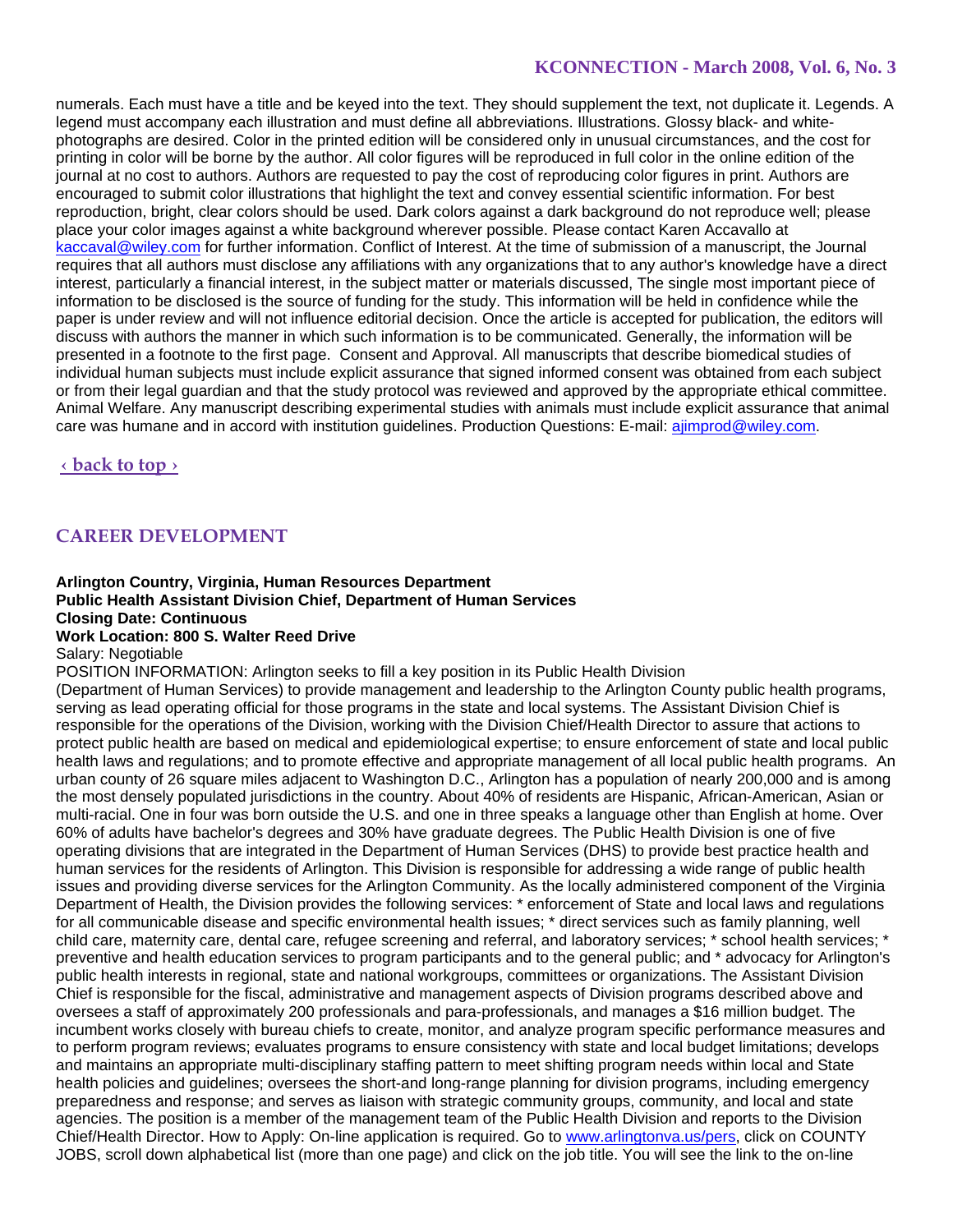application on the job announcement. Applicants who have questions or need assistance with the application may telephone (703) 228-3500 or visit the Human Resources Department. Our staff will be happy to work with you to get your application into the system. Public access computers are available at all County Libraries, and in the Human Resources Department. QUALIFICATION REQUIREMENTS: To be considered for the position, you must have at least three years of mid- to upper-level management experience with a federal, state, or local public health agency or comparable populationfocused health care organization, plus a Master's degree in public health administration, business administration, or directly related field. Additional qualifying experience may be substituted for the degree requirement. The ideal candidate will have: \* Comprehensive knowledge of the principles of public health (including epidemiology), public administration, strategic planning, supervision and human resources management, business management, including public financing and budgeting; \* Strong skills in uses and applications of technology for communication and for business practices; \* Strong oral and written communication skills; \* The ability to translate regulations into action; \* The ability to interact effectively with clients, elected officials, managers, employees, health care and human services practitioners; \* In-depth knowledge of and experience in program performance assessment and continuous process improvement; \* Familiarity with or training in emergency management systems such as NIMS (National Incident Management System) and ICS (Incident Command System); \* A record of significant accomplishments and innovation in a large, complex public health/health care organization in a diverse socio-economic multicultural environment. SPECIAL REQUIREMENTS: A letter of application is required. Please use the space provided in the supplemental questionnaire to insert a letter addressing how your background meets the qualification requirements and reflects the responsibilities and environment of the position. ADDITIONAL INFORMATION: The salary range is up to \$120,000. Starting salary will depend upon the qualifications and experience of the candidate selected. This position is in the Arlington County Government's Extended Management Accountability Program (XMAP), in which Senior Executives are eligible for a negotiated salary/benefits package and are evaluated and compensated on the basis of a performance agreement linked to the County Management Plan, results achieved, and a multi-rater appraisal. XMAP is a flexible total rewards/compensation system directly linked to performance and the market. For more information on Arlington's family friendly benefits, click here http://www.arlingtonva.us/departments/HumanResources/HumanResourcesEmployeeProfiles.aspx. Interested candidates should apply on-line at www.arlingtonva.us (click on Jobs; click on Arlington County Government Job Openings). You may attach a resume to your on-line application. Applications will be reviewed continuously. Interviews will be scheduled with those candidates whose qualifications best fit our needs. The application process will close when the position has been filled or when a sufficient number of qualified applications have been received. The examination for this position may include one or more of the following: (1) evaluation of training and experience; (2) written and oral examination; (3) performance test; (4) personal interview; and (5) physical examination. Applicants with disabilities may request reasonable accommodation during the selection process. Please call 703-228-0531 (voice) or 703-228-4613 (TTY).

#### **Centers for Disease Control and Prevention Career Day Theme: Positions for Saving the World Are Now Available Georgia World Congress Center Atlanta, GA**

#### **March 17, 2008. 9:00 a.m.-5:00 p.m.**

The first-ever CDC Career Day is scheduled for Monday, March 17th, from 9:00 a.m.-5:00 p.m. at the Georgia World Congress Center in Atlanta. The theme is: Positions for Saving the World Are Now Available. The event is open to all current and former employees, contractors, and the general public. Pre-registration is currently under way at www.cdc.gov/employment. Please visit the site soon for answers to your questions. For additional information, contact the Atlanta Human Resources Center customer service at hrcs@cdc.gov. Everyone is encouraged to take advantage of this special opportunity to learn about the program areas, employee organizations, tips on applying for federal jobs, and all the great work we do here at CDC. At CDC, we must continue to ensure that all have an opportunity to be healthy people in a healthy world, and to increasingly succeed in communicating our health messages of protection, prevention, and preparedness across the nation and the globe. Our current workforce is second to none. Come be a part of our future!

# **CitiWide Harm Reduction, Inc. (CWHR), New York City**

### **Executive Director**

Established in 1995, CitiWide Harm Reduction, Inc. (CWHR) is a New York City-based organization that provides a continuum of outreach, assistance and care for marginalized communities. New York City has arguably one of the largest concentrations for the twin epidemics of HIV infection and injecting drug use. CitiWide seeks to combat these issues at many levels, offering services which include essential human services, mental wellness, health services, housing and prevention education. Through CWHR's outreach efforts and partnerships, the organization seeks to proactively fill the gaps that exist among many of the traditional treatment settings. Citiwide is involved in a wide variety of policy, program, and funding relationships to reduce the harms related to poverty, homelessness, and drug use for individuals and communities in New York City. From the drop-in center, to the proactive outreach on the streets of the Bronx, to homebased services offered in Single Room Occupancy (SRO) hotels - CWHR offers activities and services for integrated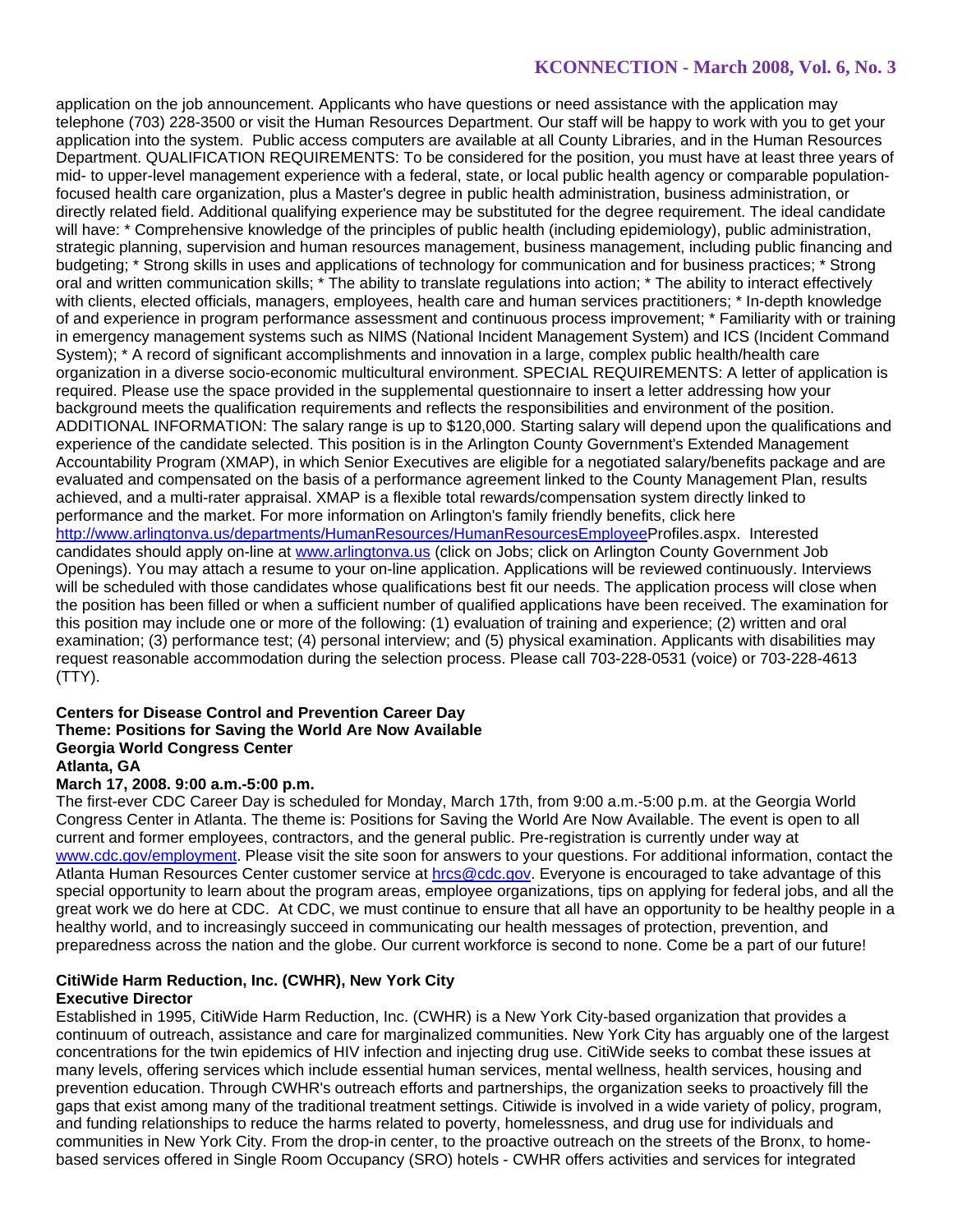prevention and care. Harm reduction services include outreach, syringe exchange, condoms and other prevention materials, education, counseling and medical triage. CitiWide also offers two peer education training programs grounded in a holistic HIV prevention formula. CWHR has a \$3.2 million operating budget, a staff of 40+ and serves several thousand at risk individuals through their many services. Reporting to the Board of Directors, the Executive Director is responsible for overall management of the agency, which s/he carries out with an active and highly competent staff and a committed Board of Directors. The role requires an individual with exceptional operations, capital raising and business leadership skills, encompassing activities which range from strategic planning and budgeting to facilities management and advocacy. The executive director must place an ongoing emphasis on continually identifying best practices, supporting inherent cultural strengths and anticipating growth's impact on processes. The director must immerse themselves in CWHR's programs, build strong bonds with the team and take ownership of CWHR's ongoing success, displaying a passion for the mission and serving as the agency's champion to all sectors. The Executive Director will be thoroughly committed to CitiWide Harm Reduction's mission and have experience managing a complex community-based organization. S/he must be comfortable working in a rapidly changing, dynamic environment, be able to shift priorities as needed, with the understanding that participant's lives are ultimately what is at stake. CWHR seeks a leader, someone who will immerse themselves in the agency's activities, support the team as needed to continually broaden CWHR's impact and run the organization as if it was her/his own business. Specific qualifications include: ·7-10 years nonprofit experience, including 5+ years managing a division or agency. ·Managed a complex, growing budget from multiple funding sources is mandatory, including securing revenue to support a budget of over \$5M+. ·Demonstrated track record in fundraising from foundations, corporations, government agencies and individual donors. ·Developed and implemented 1, 3 and 5 year strategic plans, including funding sources. ·A track record of effectively leading and scaling a high potential organization, with the ability to point to examples of having set strategies, shaped processes, and developed an infrastructure that has taken an organization to the next growth stage. ·Strong program management, budgeting and forecasting skills. Proven facilities management experience, including utilization and expansion. ·Highly effective leadership and supervisory skills; ability to collaboratively set goals, provide direction, ensure accountability, and motivate others to achieve. ·Adaptable to rapidly changing funding environment and able to entrepreneurially seek out and creatively respond to opportunities. · Familiarity with legal (terms & documentation) and generally accepted business operating procedures to ensure the ongoing compliance and adherence to all relative laws/regulations. ·Creative expansion of service offerings: ·B.A. a minimum; an advanced degree (MA, MBA, MPA, MPH) preferred. Personal Characteristics: ·Creative and energetic, must possess the charisma to lead a high profile organization, along with the hands-on ability, and predisposition to help out when and where needed. ·Works well under pressure, can demonstrate flexibility in adapting to changing circumstances and an ability to anticipate problems and focus on details. ·A strong team player and problem solver. Creative leader who can demonstrate tenacity in the face of challenge, with a willingness to roll up his/her sleeves. ·Excellent public relations, interpersonal, presentation and written/verbal communication skills. ·Action-oriented, entrepreneurial, and adaptable with an ability to work effectively in collaboration with diverse groups of people. ·Strong mentor and advisor who can delegate effectively without giving up responsibility. Comfortable with staffers taking leadership roles. Strong relationship management skills. Ability to credibly represent Citiwide in diverse settings from donor visits to Community Board meetings. Passionate about the fight against HIV/AIDS and serving low-income participants. Willingness to embrace harm reduction philosophy. ·Sound judgment as to when and how to engage the Board, using all available resources to help realize expansion goals. ·An appreciation for, and an understanding of, nonprofit culture, resources and operations. ·The ability to multi-task and work in a fast moving, continually changing environment. ·Ethics and integrity of only the highest standards. ·Available when the demand calls, including evenings and weekends. Bridgestar is an Equal Opportunity Employer and encourages candidates of all backgrounds to apply for this position. Bridgestar, a nonprofit organization attracting, connecting, and supporting leadership for the nonprofit sector, serves diverse organizations and is committed to building high-performing teams that mirror the communities we serve. Applicants can register (free of charge) at www.bridgestar.org and apply online through this listing on the Bridgestar job board. Please feel free to e-mail Kieran McGrath at kieran.mcgrath@bridgestar.org for the complete job description. Compensation for this position is competitive for CBO's.

### **Health and Aging Policy Fellows Program Administered by Columbia University Sponsored by The Atlantic Philanthropies**

I am pleased to announce an important new professional fellowship opportunity, entitled the Health and Aging Policy Fellows Program. Supported by The Atlantic Philanthropies and administered by Columbia University, this national program seeks to provide professionals in health and aging with the experience and skills necessary to make a positive contribution to the development and implementation of health policies that affect older Americans. The program offers two different tracks for individual placement: (1) a residential track that includes a nine-to-12-month placement in Washington, D.C. or at a state agency (as a legislative assistant in Congress, a professional staff member in an executive agency or in a policy organization); and (2) a non-residential track that includes a health policy project and brief placement(s) throughout the year at relevant sites. Core program components focused on career development and professional enrichment are provided for fellows in both tracks. The program is open to physicians, nurses and social workers at all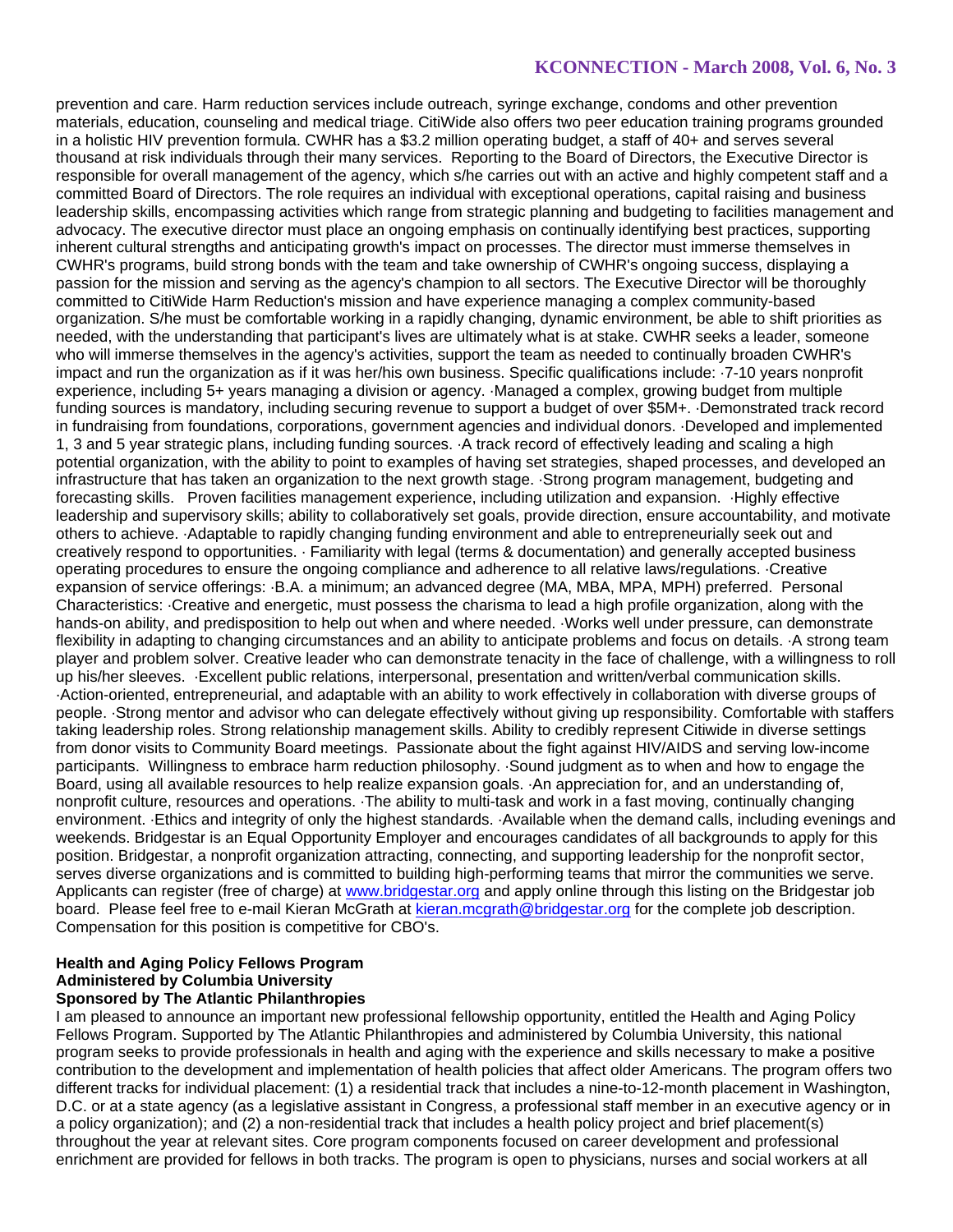career stages (early, mid, and late) with a demonstrated commitment to health and aging issues and a desire to be involved in health policy at the federal, state or local level. Other professionals with clinical backgrounds (e.g., pharmacists, dentists, clinical psychologists) working in the field of health and aging are also eligible to apply. Under special circumstances, exceptions may be made for non-clinicians who are in positions that can impact health policy for older Americans at a clinical level. Our goal is to create a cadre of professional leaders who will serve as positive change agents in health and aging policy, helping to shape a healthy and productive future for older Americans. To this end, we seek your assistance in informing potential candidates of this opportunity. Please feel free to forward this notification to prospective applicants or others in the field who may know of such individuals, or to suggest other methods and/or venues for marketing the program. For further information, please visit our website at www.healthandagingpolicy.org or contact me or Phuong Huynh, Deputy Director of the program (huynhpt@pi.cpmc.columbia.edu or 212-543-6213) directly.

## **La Clínica del Pueblo, Washington, DC Executive Director**

## **www.lcdp.org**

Organizational Description: La Clínica del Pueblo's mission is to provide culturally appropriate, holistic health services to persons in the Washington, DC metro area Latino community regardless of their ability to pay. La Clínica was founded in 1983 as a direct response to the health care needs of Latino immigrants (predominately Central American refugees. Today, La Clínica has an annual budget of \$6 million, over 80 culturally competent staff members, 100 volunteers, operates six days a week, and offers expanded services and innovative programming. La Clínica offers primary care, mental health care, HIV/AIDS services, social services, interpreter services, and community health outreach, advocacy, and education to men, women, and children. In 2006, La Clínica provided more than 55,000 services to over 7,500 individuals. Recently, the

clinic was recently awarded Federally Qualified Health Center (FQHC) status and will be adding an additional clinic site in the next two years while also doubling the number of patients served. MAJOR RESPONSIBILITIES: · Advances and oversees implementation of La Clínica's strategic vision and plan. · Develops new strategies for ensuring the short- and long-term financial stability of La Clínica. · Advocates for the needs of the DC metro area Latino community. · Responsible for effectively raising funds from both foundations and individual major donors. · Oversees the organization's financial operations and legal compliance. · Builds the strength and engagement of the board of directors. IDEAL EXPERIENCE AND QUALITIES: · Has a minimum of seven years of experience managing personnel, finances, and programs at a senior level, preferably in nonprofit organizations with a size and scope similar to La Clínica. · Experience in an organization that provides culturally competent physical, clinical, or mental health services to a diverse Latino community. · Experience effectively advocating for the needs of the Latino community with government officials, the media, and funders. · Fully bilingual and able to effectively and persuasively communicate in both Spanish and English. · Proven results in raising funds from foundations, government, and high dollar donors. · Effective staff and organizational management skills. · A Master's Degree in a health related field such as public health, medicine, mental health, health administration is preferred. · Demonstrable experience managing growth change and has the flexibility to adjust to challenges in the internal organization and the external community. To apply: Email a cover letter, resume and salary requirements to: LCDP@transitionguides.com.

## **Multnomah County Health Department, Portland, Oregon**

## **Deputy Health Officer**

Multnomah County Health Department is currently seeking a confident public health physician to serve as Deputy Health Officer in the newly formed Tri-County Regional Health Officer Program-- a new cooperative effort to provide health officer services to the local health departments serving the Portland Oregon metropolitan area. The Deputy Health Officer participates in and provides leadership across a wide range of public health activities. This position will primarily provide services in Clackamas and Washington counties, but will include duties in all three counties, as well as regional responsibilities. There will be limited opportunities to provide health care for patients in specific public health programs. The position does not include providing general primary care or specialty medical care. See full job announcement at: http://agency.governmentjobs.com/multnomah/default.cfm?action=viewjob&JobID=92345. For more info contact: Gary Oxman, MD, MPH, Gary.L.Oxman@co.multnomah.or.us, 503-988-3674.

## **National Cancer Institute**

## **Behavioral Research Program Fellowships**

Please visit http://dccps.nci.nih.gov/brp/about/career\_training.html to learn of fellowship postings at NCI in the behavioral research program of the division of cancer control and population sciences. I'd especially like to draw your attention the Cancer Research Training Award in the Health Communication and Informatics Research Branch Health Communication Research Branch for applicants with a bachelor degree

http://dccps.nci.nih.gov/brp/about/docs/HCIRBCRTAFellowship.pdf. Candidates with a bachelor, master or doctoral degree are welcome to apply for it.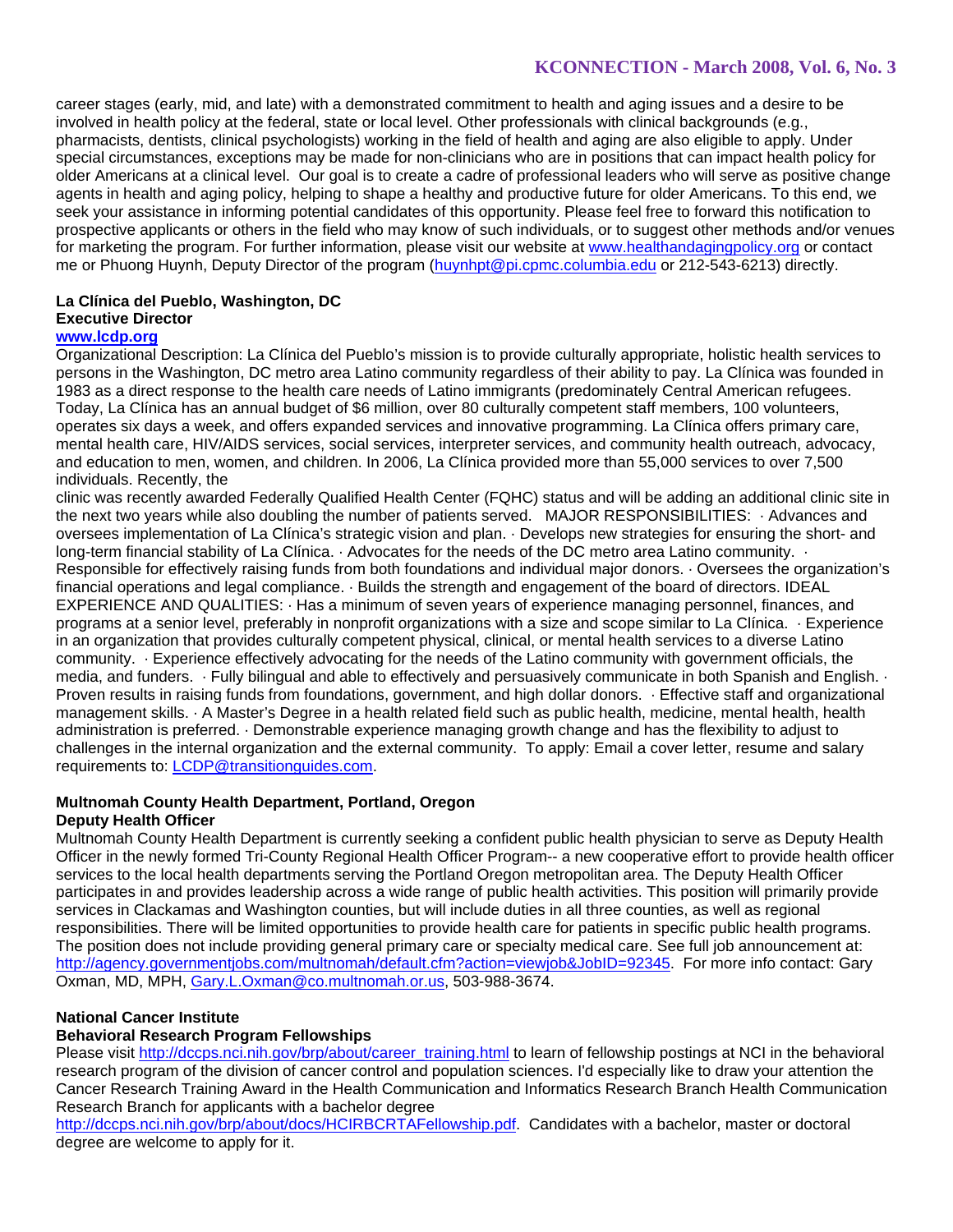### **National Cancer Institute Physical Activity Researcher**

The National Cancer Institute (NCI), a major research component of the National Institutes of Health (NIH) and Department of Health and Human Services (DHHS), is conducting a national search for a Physical Activity Researcher in the Risk Factor Monitoring and Methods Branch (RFMMB) within the Applied Research Program (ARP). The incumbent would provide authoritative direction and leadership in planning, guiding, and encouraging a program of research to evaluate and improve the use of measures of physical activity and body weight status, applied surveillance research and epidemiologic research for assessing the relationship between physical activity, body weight status, and other relevant exposures and cancer. The incumbent would be responsible for adapting techniques for particular situations and assessing the application of various measures of exposure to applied surveillance, epidemiological, and behavioral studies from a national, regional and local perspective. Specific pr ojects will depend upon the background, experience, and research interests of the incumbent. The duties of the incumbent would include grants and contracts management and research activities that include the development of research protocols, design and development of surveys and questionnaires, development of methods for data collection, building and managing analytical data bases, and descriptive and multivariate statistical analysis of data. This position is a career position with the U.S. government and requires that the applicant is a citizen of the U.S. The salary range for this position will be negotiable but is anticipated to be at the level of GS 13/14. Letters of interest and vitae may be submitted immediately to me (contact information below). For more information about the Risk Factor Monitoring and Methods Branch, please see http://riskfactor.cancer.gov/.. The posting will close on 3/14/08. Applicants outside the Federal government should access announcement number NCI-08-241529-DE

http://jobsearch.usajobs.gov/getjob.asp?JobID=68541524&AVSDM=2008%2D02%2D14+00%3A03%3A03&Logo=0&sort =rv&vw=d&brd=3876&ss=0&customapplicant=15513,15514,15515,15669,15523,15512,15516,45575&q=NCI-08-241529- DE+ and those inside the Federal government NCI-08-241529-MP

http://jobsearch.usajobs.gov/getjob.asp?JobID=68541666&AVSDM=2008%2D02%2D14+00%3A03%3A03&Logo=0&sort =rv&vw=d&brd=3876&ss=0&customapplicant=15513,15514,15515,15669,15523,15512,15516,45575&q=NCI-08-241529- MP+

## **Pennsylvania State University 2008 Summer Institute on Longitudinal Methods June 2-4, 2008**

## **Application Deadline: March 14, 2008**

The Methodology Center at Penn State announces its 13th Summer Institute on Longitudinal Methods. This year, Dr. David P. MacKinnon, Professor in the Department of Psychology at Arizona State University will present on Statistical Mediation Analysis. Detailed information and the application form are available on our web page: http://methodology.psu.edu/index.php/summer-institute.

## **Philanthrophy News Digest, Job Corner**

**http://foundationcenter.org/pnd/jobs/;jsessionid=110WR5BINHPXHLAQBQ4CGXD5AAAACI2F** The Job Corner provides listings of current full-time job openings at U.S.-based foundations and nonprofit organizations.

#### **Prevention Research Center for Michigan, University of Michigan Postdoctoral Scholar**

The mission of the Prevention Research Center of Michigan (PRC/MI) is to create and foster knowledge resulting in more effective public health programs and policies. The Center conducts community-based prevention research to improve health and prevent disease, especially focused on populations with a disproportionate share of poor health outcomes. The PRC/MI is a partnership of the University of Michigan School of Public Health, community-based organizations, local health departments, the Michigan Department of Community Health, and health service and advocacy groups. The post doctoral scholar will be a member of the PRC/MI management team. He or she will participate in research projects and program evaluations, provide technical assistance to community organizations and agencies, assist with grant proposal writing, and author publications and other research products. The post doctoral scholar will be encouraged to develop his/her own prevention research projects. Duties: \*Work collaboratively with the PRC/MI faculty and staff, and the Community and State Boards to advance the goals and objectives of the PRC/MI. \*Assist in proposals to federal, state and local funding agencies in collaboration with community, public health practice, policy and academic partners. \*Participate in the evaluation of the PRC/MI research projects, including data collection, management and analyses. \*Provide technical assistance to community organization partners in preparing grant proposals, designing evaluation plans and analyzing and interpreting data. \*Produce publications for peer reviewed journals as first or collaborating author. \*Produce research reports and presentations for academic, community, and policy audiences. \*Supervise graduate student assistants. QUALIFICATIONS: Ph.D. in public health, behavioral science or related discipline. Strong interest in working in partnership with community-based organizations. Excellent communication and collaborative skills. Training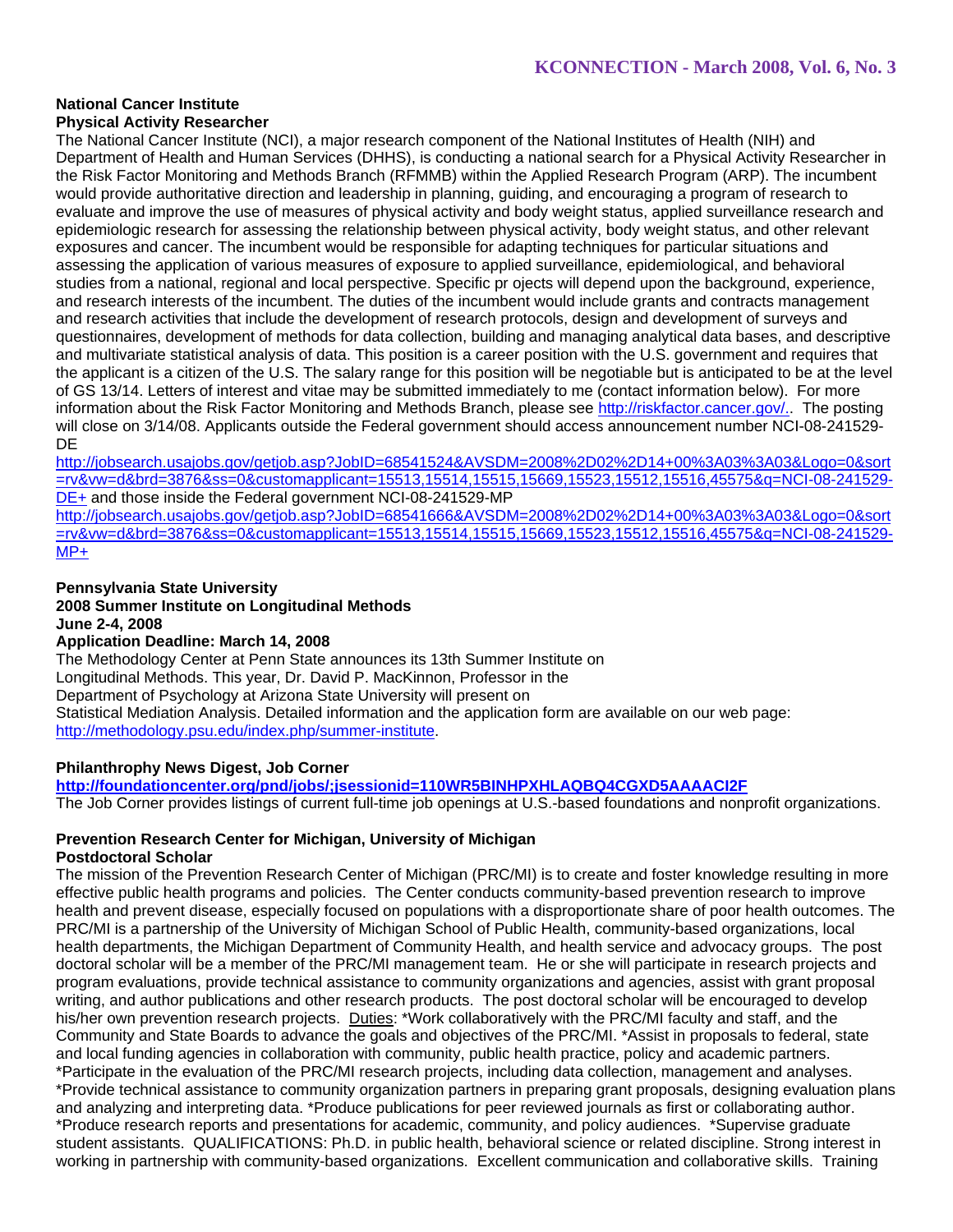or experience in applied research methods including evaluation design, quantitative and qualitative data analyses, and research proposal development. Evidence of scholarship, including publications and involvement in funded research is desired. This is a one-year full time position, with renewal for subsequent years possible, contingent on funding. For more information on the PRC/MI see www.sph.umich.edu/prc. BRIEF COVER LETTER AND CV TO: Susan Morrel-Samuels, PRC/MI Managing Director, UM School of Public Health, 109 Observatory Street, Ann Arbor, MI 48109-2029, (734) 647- 0219, sumosa@umich.edu.

#### **San Francisco State University, Department of Health Education Associate or Full Professor of Health Education, Health Equity Initiative**

The Department of Health Education at San Francisco State University invites applications: POSITION: Associate or Full Professor. QUALIFICATIONS: A doctoral degree in public health/community health or a related area of health and human services required. A substantial record of success in securing public and/or private research funding is also required. Salary is commensurate with qualifications and fully competitive. RESPONSIBILITIES: The HEI Professor of Health Education will join a multidisciplinary team to lead HEI activities within the College of Health and Human Services (CHHS), and coordinate HEI activities with other Colleges at SFSU**.** HEI faculty are part of a university-wide effort to (1) provide faculty leadership and mentorship within individual colleges and the university at large, (2) engage a greater number of faculty in HEI-related research, (3) promote cross-college curricular innovations on issues that impact health equity. HEI faculty are also expected to bring their research agenda into the classroom by teaching one course per semester. STARTING DATE: August, 2007. APPLICATION: Application review will begin February 9, 2007 and continue until position is filled. Applicants should send a cover letter describing teaching and research interests, and a current curriculum vita. Send all materials to: Dr. Ramón Castellblanch, Chair, Hiring Committee/Health Initiative, Department of Health Education, San Francisco State University, 1600 Holloway Avenue HSS 326, San Francisco, CA 94132.

# **VillageReach, Seattle, Washington**

## **President**

## Salary: Low \$100,000s, with excellent benefits package

Founded in Seattle in 2000, Village Reach works to extend the reach of the health system in developing countries by getting goods and services to remote health facilities to improve equitable access to quality healthcare. The organization partners with governments, donors, and public & private organizations to strengthen health systems, and creates social ventures that meet the needs of the communities and public health authorities in which it operates. VillageReach funding partners include the Bill & Melinda Gates and the Skoll Foundations among others. VillageReach is seeking a President with the experience, capacity and enthusiasm to strategically lead the organization into its next phase of growth. Reporting to the Board, the President will direct the development and implementation of all VillageReach initiatives, external relationships, fund raising efforts, and financial/administrative functions. He/She will oversee and manage growth of the organization as necessary and desirable to accomplish the VillageReach mission. The ideal candidate will have significant experience working in Africa and/or other developing regions. Experience in a social venture, philanthropy, and/or with a nonprofit organization is highly desirable. Candidates should have considerable leadership and administrative/operations management experience, be self-starters, computer savvy and willing to work in a small, teamoriented, hands-on environment. For more information, visit www.waldronhr.com, or call 206-441-4144or email info@waldronhr.com. TO APPLY: Please send resume and cover letter as soon as possible to: Ed Rogan, 1100 Olive Way, Suite 1800, Seattle, WA 98101.

**‹ back to top ›**

# **CONFERENCES AND EVENTS**

#### **Coalition for Health Services Research Advocacy Webconference: Ten Steps to Becoming a More Effective Advocate April 9, 2008 2:00-3:30 p.m. EST**

Do you want to impact federal policies that affect you and your work, but don't know who to call or what to say? Do you want your elected officials to care about an issue of concern to you, but need help crafting a compelling story? Join the Coalition for Health Services Research for a 90-minute interactive Webconference designed to help you understand the importance of message development, timing, and strategy in influencing policy. We'll also showcase one Web-based tool designed to help you effectively relay your message to key legislators on Capitol Hill. SPEAKERS: Joe LaMountain, President, SparkLight Communications; Rahmel Bertha, Account Manager, Capital Advantage. REGISTRATION: Free for AcademyHealth members and organizational affiliates. Non-members can register an entire team from their organization for one \$50 registration fee per Webconference hook-up. Register at www.chsr.org/events.htm by March 30,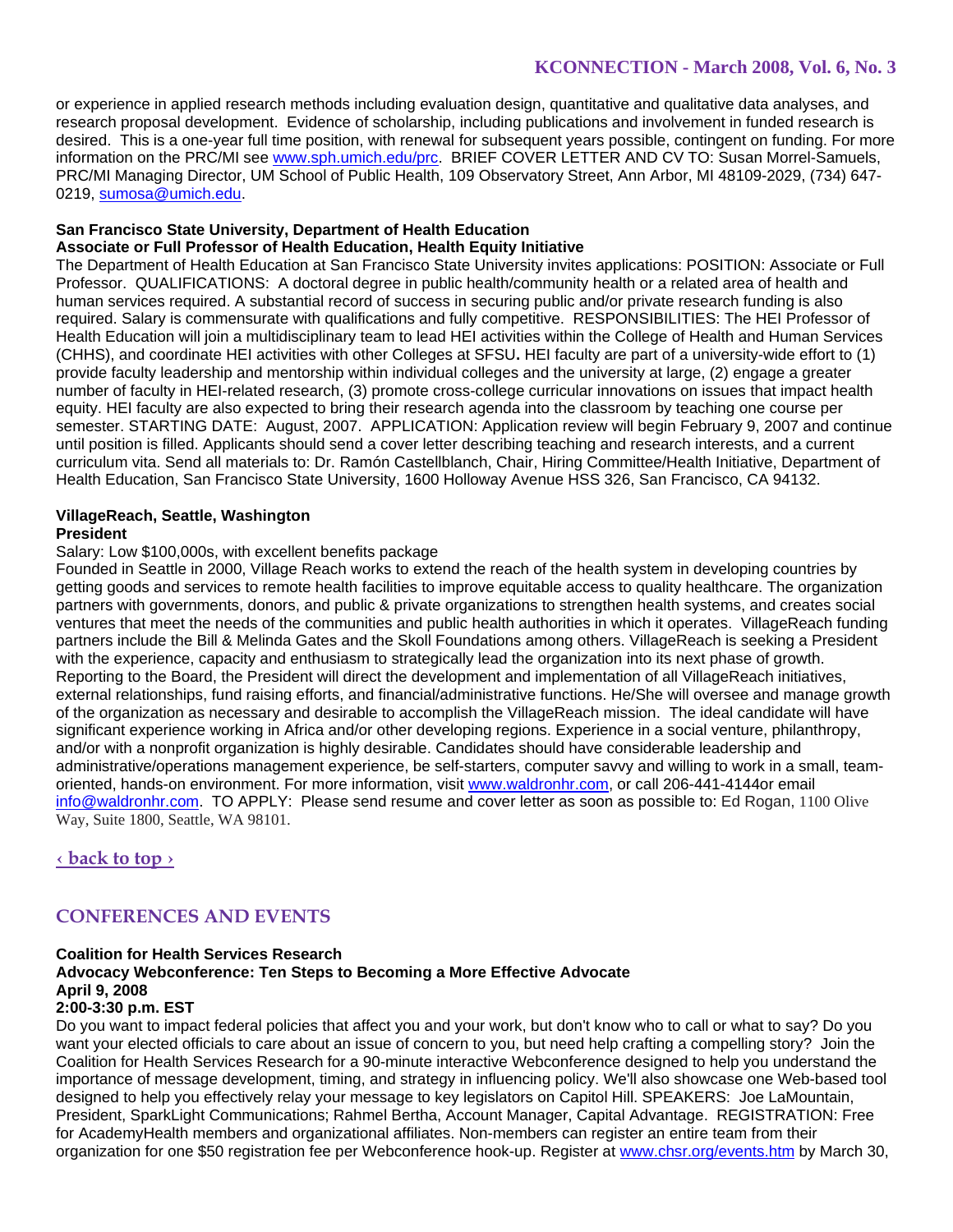2008. WHO SHOULD PARTICIPATE? \*Health services researchers wanting to expand their political influence and impact the policy process; \*Organizations currently working to impact authorizing legislation and appropriations; \*Advocates supporting efforts to strengthen the field of health services research. For additional information on the event and the Coalition for Health Services Research, visit www.chsr.org.

**National Hispanic Medical Association Health Care Reform & Health Disparities: A Priority for Hispanic Communities Washington Hilton Hotel Washington, DC April 17-20, 2008**  For more information and to register: http://www.nhmamd.org/conference2008.htm.

# **Center for the Study of Diversity in Science, Technology, and Medicine Massachusetts Institute of Technology, Cambridge, Massachusetts**

### **Conference Announcement: What's the Use of Race? April 25-26, 2008**

Race continues to thrive as a category of analysis among state and federal institutions and in medical, scientific, and social research. Despite concerns that race is a hollow and misleading concept, studies of race have produced overwhelming documentation of inequalities from birth to education, income, crime, punishment, disease, treatment, and death. Can race and ethnicity be objects of analysis and targets of policy, to alleviate inequalities, without causing harm by reifying invidious distinctions? This conference probes these quandaries by bringing together researchers and journal editors in medicine, science, law, and social science to explore the competing interests that make studies of race both feared and desired. Complete details, including speakers, program, abstracts, and other useful information are available at web.mit.edu/csd. The conference is free and open to the public. Pre-registration is requested. Please email your name and affiliation to Ian Whitmarsh at whitmars@mit.edu.

## **National Institutes of Health Workshop on "Accelerating the Dissemination and Translation of Clinical Research into Practice" NIH Natcher Conference Center (Building 45) 45 Center Drive Bethesda, MD 20892 May 9, 2008**  This May 9, 2008 NIH workshop is the first in a series that will facilitate discussions on partnerships with community health

care providers to translate clinical research into practice. Participants will develop recommendations for academiccommunity collaborations and partnerships with other community programs in translating science into community-based practice. This workshop will help to identify: 1) key enablers of successful academic-community provider partnerships; 2) effective strategies for dissemination, diffusion, and adoption of research; and 3) public and private-sector partners for collaborative translational research. This workshop is also co-sponsored with CDC funds that have been distributed to the Association for Prevention, Teaching, and Research. Accelerating the Dissemination and Translation of Clinical Research into Practice May 9, 2008 National Institutes of Health Natcher Conference Center (Building 45), 45 Center Drive, Bethesda, MD 20892. For more information, visit

http://www.ncrr.nih.gov/clinical\_research\_resources/news\_&\_events.asp. For more information, contact Donna Jo McCloskey, Health Scientist Administrator, Division for Clinical Research Resources, National Center for Research Resources, National Institutes of Health by phone at 301-451-4216 or by email at mccloskd@mail.nih.gov.

## **The Eighth Annual International Campbell Collaboration Colloquium:**

### **Speaking Truth to Power: Evidence for Decisions in Education, Social Welfare, and Criminal Justice Vancouver, British Columbia**

**Canada** 

## **May 12-14, 2008**

Details at http://www.campbellcolloquium.org/images/frntpge.jpg>

The Coordinating Committee is striving for a Colloquium that: \*engages participants intellectually throughout the colloquium; \*creates excitement about the usefulness of systematic reviews of evidence for decision-making purposes; \*fosters an appreciation of the respective perspectives of decision-makers and investigators; \*is a forum for the exchange of knowledge about evidence for education, social welfare and criminal justice; and \*is perceived as having provided participants with significant values for their investment of time and other resources.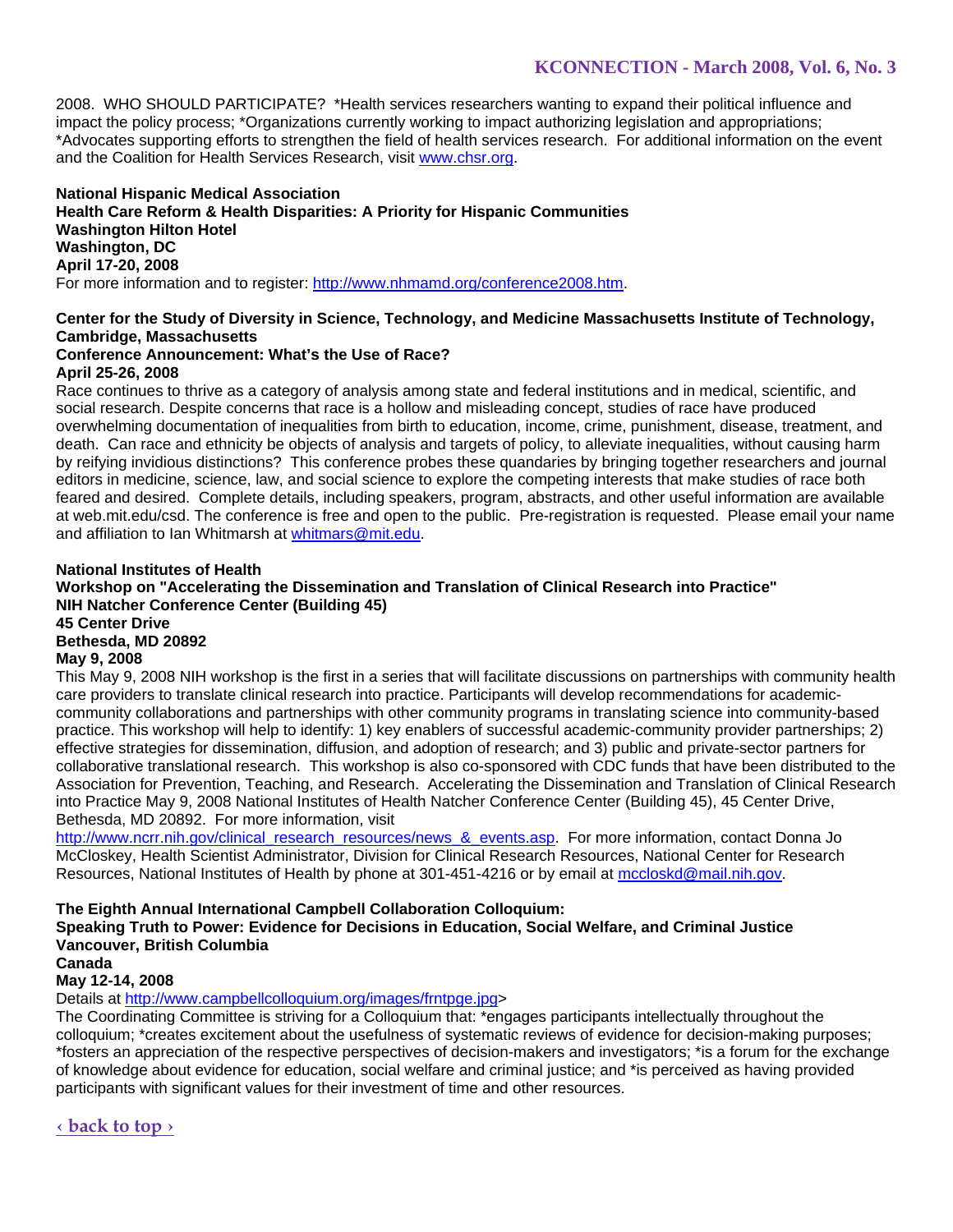# **RESOURCES**

## **Publications**

## *Children, Youth and Environments*

Volume 17 of *Children, Youth and Environments* is now available in its entirety online at www.colorado.edu/journals/cye. The volume includes more than 100 papers from 37 countries on child and youth participation in the planning and design of their cities, communities and programs that serve them. Last year, the journal web site recorded 250,000 independent sessions by readers in 160 countries. Downloads averaged more than 400 per day. Clearly, the CYE Journal is meeting a demand. Access is still free.

#### *The Effects of Constrained Choices and Social Policies*  **Chloe Bird and Patricia Rieker**

### Cambridge University Press

The authors argue that to improve men's and women's health, individuals, researchers, and policymakers must understand the social and biological sources of the perplexing gender differences in illness and longevity. Although individuals are increasingly aware of what they should do to improve health, competing demands for time, money, and attention discourage or prevent healthy behavior. Drawing on research and cross-national examples of family, work, community, and government policies, the authors develop a model of constrained choice that addresses how decisions and actions at each of these levels shape men's and women's health-related opportunities. Understanding the cumulative impact of their choices can inform individuals at each of these levels how to better integrate health implications into their everyday decisions and actions. Their platform for prevention calls for a radical reorientation of health science and policy to help individuals pursue health and to lower the barriers that may discourage that pursuit. To order, please visit www.cambridge.org/us.

## **Making Americans Healthier: Social and Economic Policy as Health Policy**

#### **Robert F. Schoeni, James S. House, George A. Kaplan, and Harold Pollack (editors)**

The United States spends billions of dollars annually on social and economic policies aimed at improving the lives of its citizens, but the health consequences associated with these policies are rarely considered. In *Making Americans Healthier*, a group of multidisciplinary experts shows how social and economic policies seemingly unrelated to medical well-being have dramatic consequences for the health of the American people. Most previous research concerning problems with health and healthcare in the United States has focused narrowly on issues of medical care and insurance coverage, but *Making Americans Healthier* demonstrates the important health consequences that policymakers overlook in traditional cost-benefit evaluations of social policy. The contributors examine six critical policy areas: civil rights, education, income support, employment, welfare, and neighborhood and housing. Among the important findings in this book, David Cutler and Adriana Lleras-Muney document the robust relationship between educational attainment and health, and estimate that the health benefits of education may exceed even the well-documented financial returns of education. Pamela Herd, James House, and Robert Schoeni discover notable health benefits associated with the Supplemental Security Income Program, which provides financial support for elderly and disabled Americans. George Kaplan, Nalini Ranjit, and Sarah Burgard document a large and unanticipated improvement in the health of African-American women following the enactment of civil rights legislation in the 1960s. *Making Americans Healthier* presents ground-breaking evidence that the health impact of many social policies is substantial. The important findings in this book pave the way for promising new avenues for intervention and convincingly demonstrate that ultimately social and economic policy is health policy. ROBERT F. SCHOENI is professor of public policy and economics, the University of Michigan. JAMES S. HOUSE is Angus Campbell Collegiate Professor of Sociology and Survey Research, the University of Michigan. GEORGE A. KAPLAN is the Thomas Francis Collegiate Professor of Public Health, the University of Michigan. HAROLD POLLACK is associate professor of social service administration, University of Chicago.

### **PATHWAYS Magazine**

A new magazine on poverty, inequality, and social policy; Trends in poverty and inequality: Periodic reports on key poverty and inequality indicators; Cutting-edge research: Concise summaries of research that is changing how we understand the sources and consequences of poverty and inequality; Bold new visions: Must-read discussions of how labor market, poverty, and inequality policy might be rethought and changed; Debates: Leading scholars and policymakers weigh in on the crucial poverty and inequality questions of our time. Click

http://www.stanford.edu/group/scspi/pdfs/pathways/winter\_2008/winter\_2008.pdf for the pdf of the current issue of Pathways (complete issue). Click http://www.stanford.edu/group/scspi/cgi-bin/subscribe\_to\_pathways.php to subscribe to future issues of Pathways. It's free! TABLE OF CONTENTS (WINTER 2008 ISSUE) <http://www.stanford.edu/group/scspi/pdfs/pathways/winter\_2008/Editors\_Note.pdf>Letter from the Editors by David Grusky and Chris Wimer; TRENDS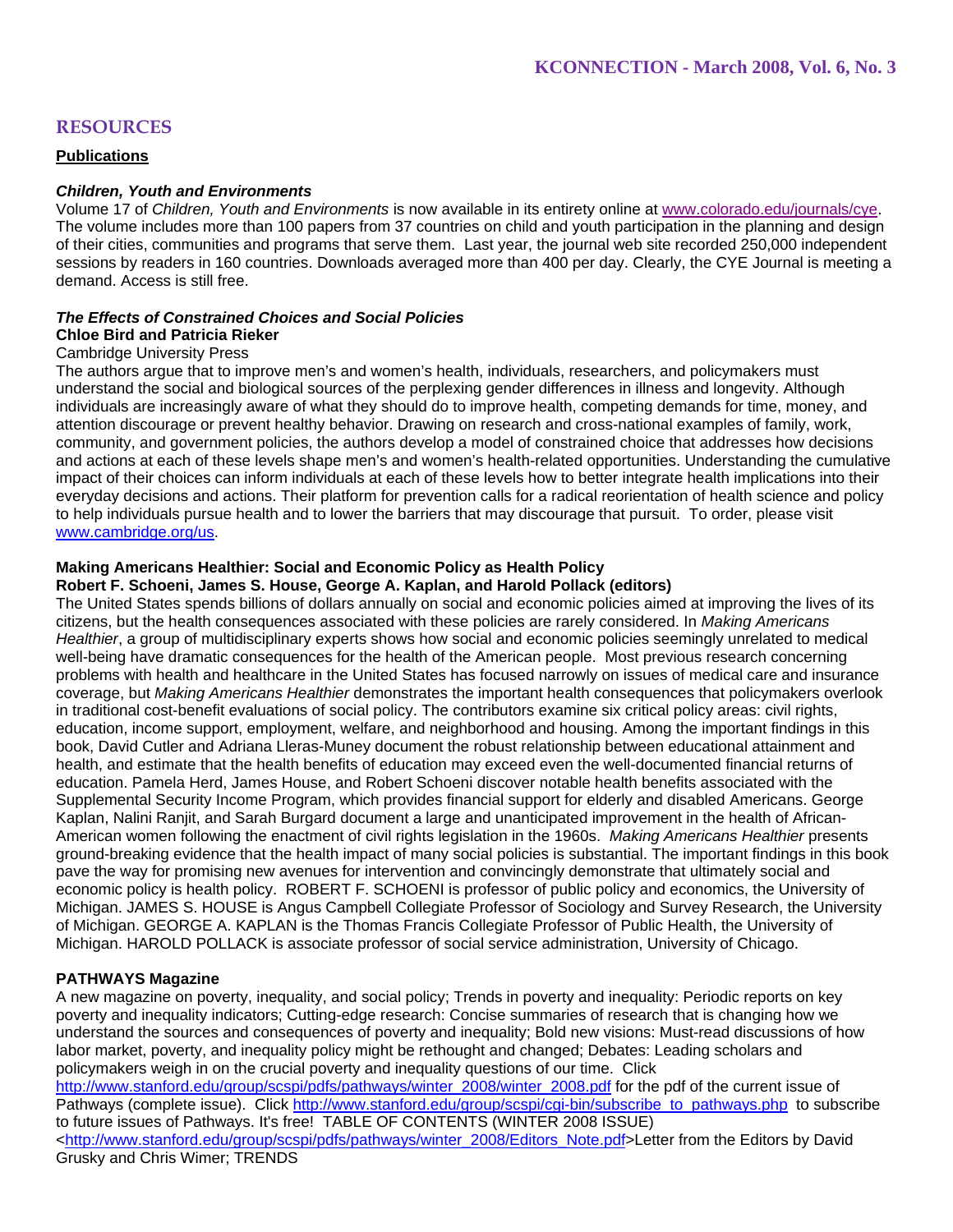<http://www.stanford.edu/group/scspi/pdfs/pathways/winter\_2008/Smeeding.pdf>Poorer by Comparison by Timothy M. Smeeding, The U.S. has much poverty, far more than comparable countries, like the U.K. Why?;

<http://www.stanford.edu/group/scspi/pdfs/pathways/winter\_2008/Saez.pdf, Striking it Richer by Emmanuel Saez, A new analysis of tax data reveals an unprecedented rise at the top of the income distribution. Are capitalists or professionals the big winners? A NEW WAR ON POVERTY? It is time for a new war on poverty? The presidential candidates and top commentators weigh in. http://www.stanford.edu/group/scspi/pdfs/pathways/winter\_2008/Edwards.pdf, Building One America by John Edwards; http://www.stanford.edu/group/scspi/pdfs/pathways/winter\_2008/Clinton.pdf, Pragmatic Solutions for Reducing Poverty and Inequality by Hillary Clinton;

http://www.stanford.edu/group/scspi/pdfs/pathways/winter\_2008/Obama.pdf, Tackling Poverty and Inequality in America by Barack Obama; http://www.stanford.edu/group/scspi/pdfs/pathways/winter\_2008/Blank.pdf, How to Wage the New War on Poverty: Advising and Grading the Candidates by Rebecca Blank;

http://www.stanford.edu/group/scspi/pdfs/pathways/winter\_2008/Murray.pdf, Poverty and Marriage, Inequality and Brains by Charles Murray; <http://www.stanford.edu/group/scspi/pdfs/pathways/winter\_2008/Frank.pdf>The Pragmatic Case for Reducing Income Inequality by Robert Frank; RESEARCH IN BRIEF

<http://www.stanford.edu/group/scspi/pdfs/pathways/winter\_2008/Research\_in\_Brief.pdf>, New research developments The gender gap in educational outcomes, debt reform and financial risk, and the surprising decline in residential segregation. INTERVENTIONS http://www.stanford.edu/group/scspi/pdfs/pathways/winter\_2008/DeLucaRosenbaum.pdf, Escaping, Poverty: Can Housing Vouchers Help? by Stefanie DeLuca and James E. Rosenbaum, Should poverty policy be built around housing vouchers? Making sense of the evidence. http://www.stanford.edu/group/scspi/media\_magazines.htmlc

## **Segregation: The Rising Costs for America**

## **Edited by** James H. Carr**,** Nandinee K. Kutty

*Segregation: The Rising Costs for America* documents how discriminatory practices in the housing markets through most of the past century, and that continue today, have produced extreme levels of residential segregation that result in significant disparities in access to good jobs, quality education, homeownership attainment and asset accumulation between minority and non-minority households. The book also demonstrates how problems facing minority communities are increasingly important to the nation's long-term economic vitality and global competitiveness as a whole. Solutions to the challenges facing the nation in creating a more equitable society are not beyond our ability to design or implement, and it is in the interest of all Americans to support programs aimed at creating a more just society. The book is uniquely valuable to students in the social sciences and public policy, as well as to policy makers, and city planners.

# **Table of Contents**

## **1. The New Imperative for Equality,** James H. Carr and Nandinee K. Kutty

Introduces the issue of residential segregation in America; provides an overview of the book, and argues that the issue of segregation is not solely about social justice; in fact, it is increasingly impacting the future competitiveness of the nation and the well-being of all Americans.

**2. Origins of Economic Disparities: Historical Role of Housing Segregation,** Douglas S. Massey

Reviews the history of residential segregation in the U.S. and shows that the black ghetto and the hyper-segregated cities of the U.S. are 20<sup>th</sup> century phenomena. Reviews the discriminatory practices in U.S. housing markets since the turn of the twentieth century; documents the role played by individuals, private institutions and government institutions in the creation of segregated communities and the resulting stark economic disparities across racial groups.

## **3. From Credit Denial To Predatory Lending: The Challenge Of Sustaining Minority Homeownership,** Kathleen C. Engel and Patricia A. McCoy

Traces changes in the home mortgage lending industry from a period when credit was scarce to the recent decades when credit has become abundantly available but on unfair and predatory terms for vulnerable households; shows how the growth of lending abuses against minority communities has made it difficult for these households to sustain homeownership or derive any of the traditional benefits of homeownership; proposes strategies to purge predatory lending from the housing markets.

## **4. Housing and Education: The Inextricable Link,** Deborah McKoy and Jeffrey M. Vincent

Establishes the nexus between housing and schools, starting with the basic kernel that housing markets throughout the nation, and in middle class communities in particular, respond to the quality of local schools; discusses the complex link between housing and education, and the multifaceted educational challenges faced in segregated minority communities; highlights some recent innovative programs that have tried to leverage the connections between housing and schools in order to improve both.

## **5. Residential Segregation and Employment Inequality,** Margery Austin Turner

Examines the ways in which residential segregation contributes to employment inequality (including job-access, education, job-quality, and earnings) across racial and ethnic groups; highlights some empirical findings on the mismatch between neighborhoods and job availability for minority communities; discusses a variety of policy responses; advocates fair housing enforcement and inclusionary zoning as tools for opening up suburban jurisdictions to minorities.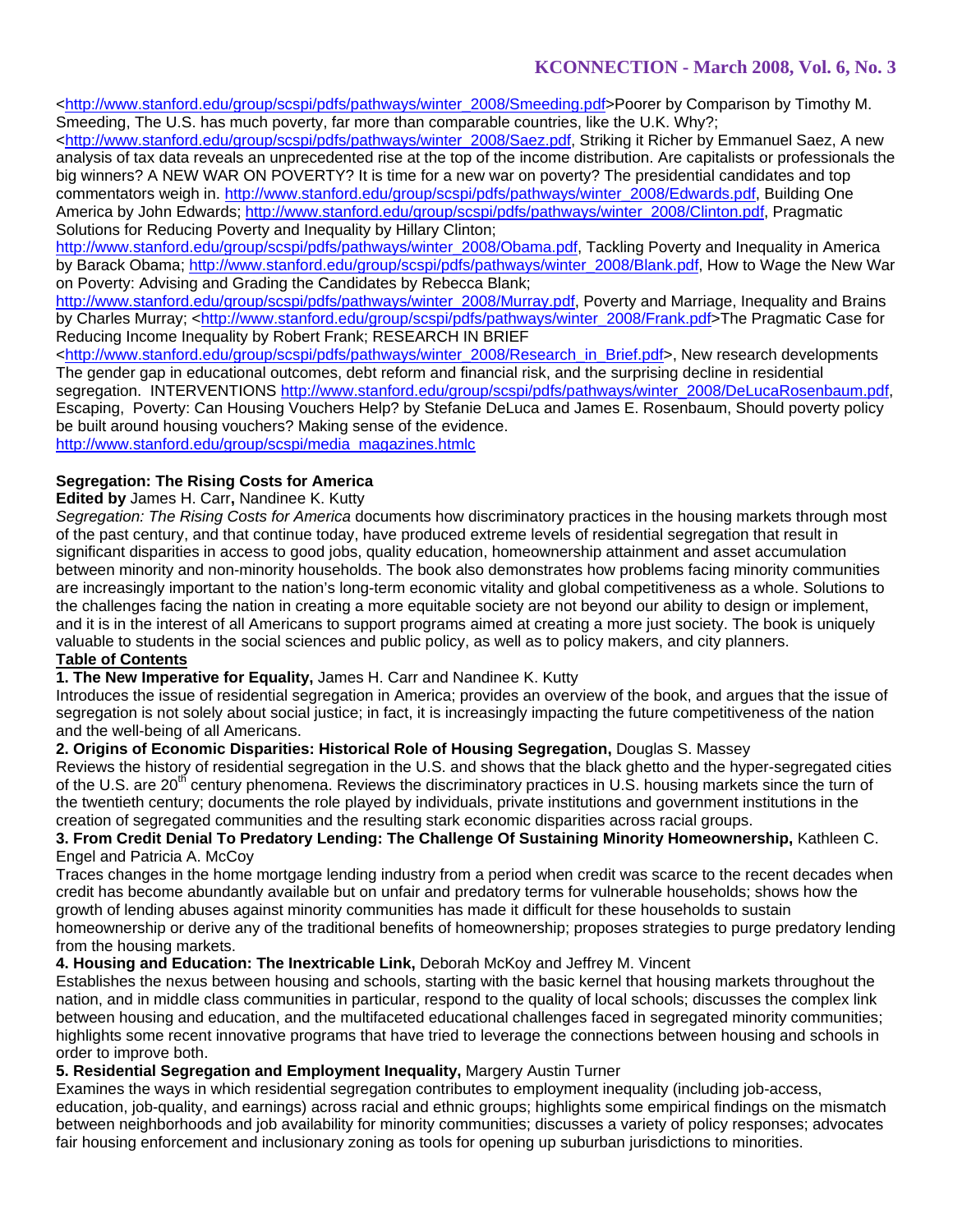#### **6. Impacts of Housing and Neighborhoods on Health: Pathways, Racial/Ethnic Disparities, and Policy Directions,**  Dolores Acevedo-Garcia and Theresa Osypuk

Comprehensively examines the link between housing and health; draws out the connections between housing disparities and health disparities across ethnic groups; suggests policy directions, including embedding fair housing principles in the regular practice and evaluation of housing assistance programs.

**7. Neighborhood Segregation, Personal Networks, and Access to Social Resources,** Rachel Garshick Kleit Examines the importance of social networks in providing access to social and economic opportunity, and the influence of different types of neighborhoods on social networks; examines the influence of racial and economic segregation of neighborhoods on the nature of social networks; offers some recommendations on improving the quality of social networks.

## **8. Continuing Isolation: Segregation in America Today,** Ingrid Gould Ellen

Highlights progress made over the past few decades in reducing segregation but cautions that major progress remains a future goal; it concludes that present-day segregation can be explained by the legacy of segregation, discrimination, and current decisions of white households to avoid moving to racially integrated or largely minority communities.

## **9. Trends in the U.S. Economy: The Evolving Role of Minorities**, Dean Baker and Heather Boushey

Examines trends in the U.S. economy with a particular focus on minority households; builds the argument that minorities are increasingly a critical element of the nation's labor force and that policies that ensure their economic mobility will enhance national economic performance.

## **10. The Prospects and Pitfalls of Fair Housing Enforcement Efforts,** Gregory Squires

Reviews the current status of fair housing laws; highlights weaknesses in the enforcement of these laws; raises serious policy questions on the consequences of expanding the number of protected classes in an environment of stagnant and even diminished enforcement resources.

## **11. Attaining a Just (and Economically Secure) Society,** James H. Carr and Nandinee K. Kutty

Reframes the issues of fair housing and access to opportunity structures in the context of the growing economic inequality in the nation and other challenges facing all economic classes in the U.S. today except the very affluent; argues that the programs needed for an economic lift-off for historically disadvantaged groups are exactly the same programs that would benefit all Americans.

ABOUT THE AUTHORS: James H. Carr is Chief Operating Officer for the National Community Reinvestment Coalition and a visiting professor at Columbia University in New York and George Washington University in Washington, DC. Jim has also served as Senior Vice President for Financial Innovation, Planning and Research for the Fannie Mae Foundation and Assistant Director for Tax Policy with the U.S. Senate Budget Committee. Nandinee K. Kutty is a policy consultant, specializing in urban and housing policy. She was a faculty member at Cornell University from 1993 to 2000, where she taught courses on policy analysis. She has a Ph.D. in economics from the Maxwell School, Syracuse University.

# **The Value and Challenges of Participatory Research: Strengthening Its Practice**

## **In Volume 29, Annual Review of Public Health, coming out April 2008**

**Authors: Margaret Cargo, Department of Psychiatry and Douglas Mental Health University Institute, McGill University, Verdun, Quebec H4H 1R3, Canada Current address: School of Health Sciences, University of South Australia, City East Campus, Adelaide, South Australia 5001; Shawna L. Mercer, National Center for Health Marketing, Centers for Disease Control and Prevention, Atlanta, Atlanta** 

## http://arjournals.annualreviews.org/loi/publhealth

Abstract: The increasing use of participatory research (PR) approaches to address pressing public health issues reflects PR's potential for bridging gaps between research and practice, addressing social and environmental justice and enabling people to gain control over determinants of their health. Our critical review of the PR literature culminates in the development of an integrative practice framework that features five essential domains and provides a structured process for developing and maintaining PR partnerships, designing and implementing PR efforts, and evaluating the intermediate and long-term outcomes of descriptive, etiological, and intervention PR studies. We review the empirical and nonempirical literature in the context of this practice framework to distill the key challenges and added value of PR. Advances to the practice of PR over the next decade will require establishing the effectiveness of PR in achieving health outcomes and linking PR practices, processes, and core elements to health outcomes.

## **Racial-Ethnic Inequality in Child Well-Being from 1985-2004: Gaps Narrowing, but Persist**

The Foundation for Child Development released a report describing an overall improvement in the quality of life for children. This was the first study of its kind that analyzed and compared trends in the well-being of white, African American, and Hispanic children over a 20-year span. Though the gaps between black and Hispanic children, compared to white children, are closing, it will take another generation before these gaps are fully eliminated. To read the full study, visit http://www.fcd-us.org/resources/resources\_show.htm?doc\_id=648676.

**Racial and Ethnic Disparities in Medical and Dental Health, Access to Care, and Use of Services in US Children In** *Pediatrics* **2008;121;e286-e298; originally published online Jan 14, 2008; DOI: 10.1542/peds.2007-1243**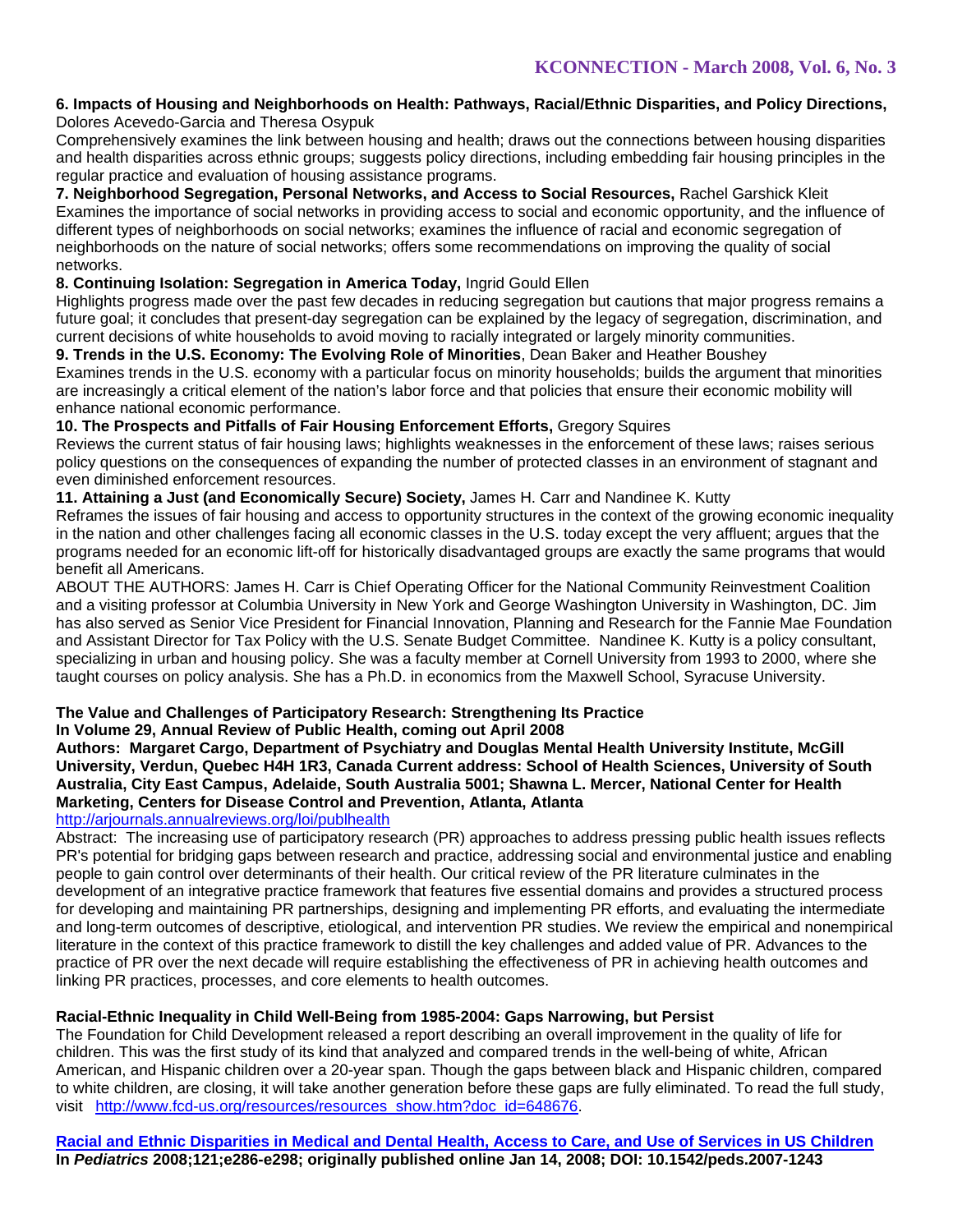### **Glenn Flores and Sandra C. Tomany-Korman**

This article found significant disparities in health status, oral health, and access for minority children. The study also found that certain disparities were particularly marked for certain racial and ethnic groups, and that multiracial children were burdened by multiple disparities.

### **World Health Organization**

### **Commission on Social Determinants of Health's Knowledge Networks**

The background papers and case studies, commissioned by the Commission on Social Determinants of Health's Knowledge Networks are now available on the following WHO website: www.who.int/social\_determinants/knowledge\_networks/final\_reports/en/index.html.

### **Other**

## **Health Research and Education Trust (HRET)**

## **Collecting Race, Ethnicity, and Language Data: A How-To Guide**

Supported by The Commonwealth Fund

With Commonwealth Fund support, the Health Research and Educational Trust (HRET) created a Web-based toolkit in 2005 for collection of race, ethnicity, and primary language information. An updated version of the *Disparities Toolkit for Collecting Patient Race, Ethnicity, and Primary Language Data* is now available free of charge on the HRET Web site, thanks to HRET and American Hospital Association support. The new edition, which can be viewed online and downloaded as a PDF, is easy to navigate and offers important new material.

## **New insights on poverty and life around the world**

## **TedTalks 2007: Hans Rosling on poverty**

**Hans Rosling**

### **Professor of International Health, Karolinska Institute**

**Co-founder, Director of Gapminder Foundation** 

## **http://www.ted.com/index.php/talks/view/id/140**

In a follow-up to his now-legendary TED2006 presentation, Hans Rosling demonstrates how developing countries are pulling themselves out of poverty. He shows us the next generation of his Trendalyzer software -- which analyzes and displays data in amazingly accessible ways, allowing people to see patterns previously hidden behind mountains of stats. (Ten days later, he announced a deal with Google to acquire the software.) He also demos Dollar Street, a program that lets you peer in the windows of typical families worldwide living at different income levels. Be sure to watch straight through to the (literally) jaw-dropping finale. A professor of global health at Sweden's Karolinska Institute, his current work focuses on *dispelling common myths about the so-called developing world*, which (he points out) is no longer worlds away from the west. In fact, most of the third world is on the same trajectory toward health and prosperity, and many countries are moving twice as fast as the west did. What sets Rosling apart isn't just his apt observations of broad social and economic trends, but the stunning way he presents them.

The Trendalyzer software (recently acquired by Google) turns complex global trends into lively animations, making decades of data pop.

### **PBS WQED-TV series, Closing the Health Disparity Gap**

The PBS WQED-TV series, Closing the Health Disparity Gap, is available online: Overview of Health Disparities: Rural & Urban, http://www.wqed.org/ondemand/onq.php?cat=23&id=240; Closing the Gap with the Healthy Black Family Project, http://www.wqed.org/ondemand/onq.php?cat=23&id=241.

# **The US Committee for Refugees and Immigrants**

## **New Health Brochures**

The US Committee for Refugees and Immigrants has recently posted 10 NEW health brochures on their website. http://www.refugees.org/hltoolkit. All the brochures are available for download free of charge. The topics covered in this new batch of brochures are as follows:

1. Violence in the Home

- 2. Health Insurance and Medicaid
- 3. Living with Disabilities in the US
- 4. Personal and Home Hygiene
- 5. Dental Care and Hygiene
- 6. Healthy Pregnancy
- 7. Keeping Your Baby Healthy
- 8. Watching Your Child Grow